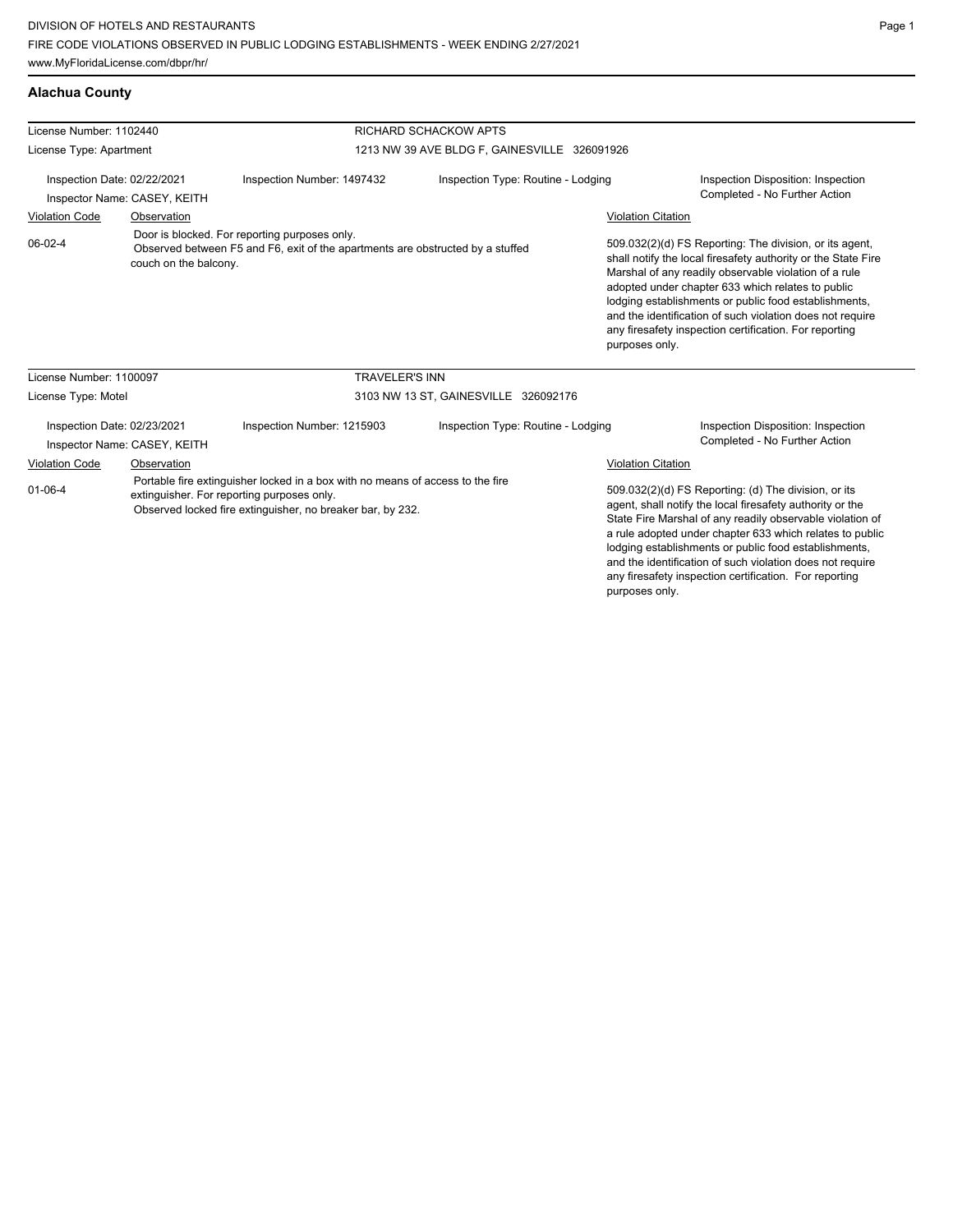| License Number: 1505822                                          |             | <b>RIVERSIDE MOTEL</b>                                                        |                                    |                           |                                                                                                                                                                                                                                                                                                                                                                                                                            |
|------------------------------------------------------------------|-------------|-------------------------------------------------------------------------------|------------------------------------|---------------------------|----------------------------------------------------------------------------------------------------------------------------------------------------------------------------------------------------------------------------------------------------------------------------------------------------------------------------------------------------------------------------------------------------------------------------|
| License Type: Apartment                                          |             |                                                                               | 6220 US HWY 1, GRANT 32949         |                           |                                                                                                                                                                                                                                                                                                                                                                                                                            |
| Inspection Date: 02/25/2021<br>Inspector Name: SCHOENLY, BARBARA |             | Inspection Number: 1507072                                                    | Inspection Type: Routine - Lodging |                           | Inspection Disposition: Warning<br>Issued                                                                                                                                                                                                                                                                                                                                                                                  |
| <b>Violation Code</b>                                            | Observation |                                                                               |                                    | <b>Violation Citation</b> |                                                                                                                                                                                                                                                                                                                                                                                                                            |
| $01 - 04 - 4$                                                    | only.       | No portable fire extinguisher present on the premises. For reporting purposes |                                    | purposes only.            | 509.032(2)(d) FS Reporting: (d) The division, or its<br>agent, shall notify the local firesafety authority or the<br>State Fire Marshal of any readily observable violation of<br>a rule adopted under chapter 633 which relates to public<br>lodging establishments or public food establishments,<br>and the identification of such violation does not require<br>any firesafety inspection certification. For reporting |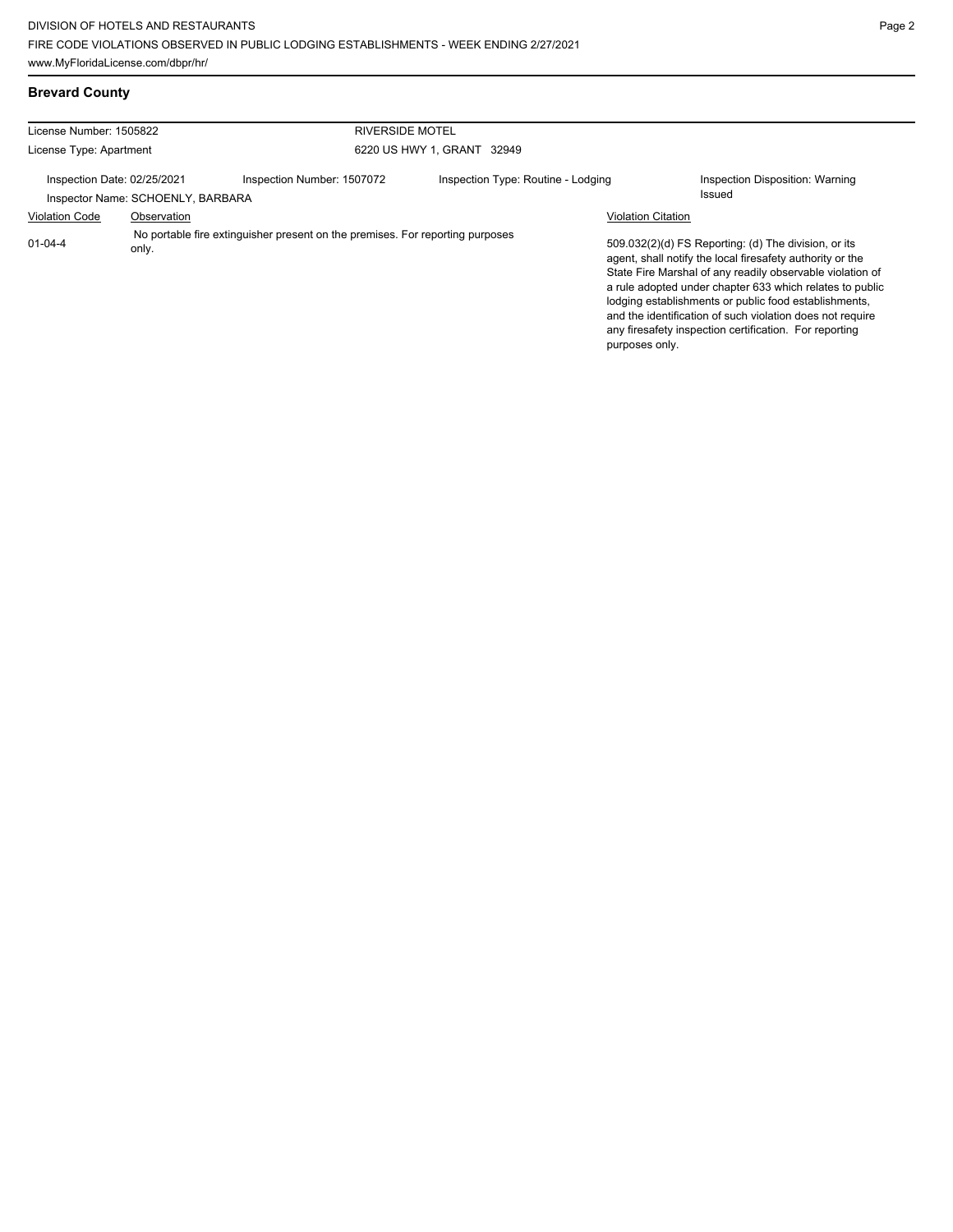# **Broward County**

| License Number: 1600416<br>License Type: Apartment |                                                                         | <b>DANIA TOWERS</b>                                                                                                                              | 20 SW 4 AVE, DANIA 33004-3266              |                           |                                                                                                                                                                                                                                                                                                                                                                                                                            |
|----------------------------------------------------|-------------------------------------------------------------------------|--------------------------------------------------------------------------------------------------------------------------------------------------|--------------------------------------------|---------------------------|----------------------------------------------------------------------------------------------------------------------------------------------------------------------------------------------------------------------------------------------------------------------------------------------------------------------------------------------------------------------------------------------------------------------------|
|                                                    |                                                                         |                                                                                                                                                  |                                            |                           |                                                                                                                                                                                                                                                                                                                                                                                                                            |
| Inspection Date: 02/23/2021                        | Inspector Name: LONDONO, GLORIA                                         | Inspection Number: 1495860                                                                                                                       | Inspection Type: Routine - Lodging         |                           | Inspection Disposition: Inspection<br>Completed - No Further Action                                                                                                                                                                                                                                                                                                                                                        |
| <b>Violation Code</b>                              | <b>Observation</b>                                                      |                                                                                                                                                  |                                            | <b>Violation Citation</b> |                                                                                                                                                                                                                                                                                                                                                                                                                            |
| 02-08-4                                            |                                                                         | Propane (LP gas) tank having a water capacity greater than 2.7 lbs. stored under<br>a stairwell. For reporting purposes only. In front of Unit 1 |                                            | purposes only.            | 509.032(2)(d) FS Reporting: (d) The division, or its<br>agent, shall notify the local firesafety authority or the<br>State Fire Marshal of any readily observable violation of<br>a rule adopted under chapter 633 which relates to public<br>lodging establishments or public food establishments,<br>and the identification of such violation does not require<br>any firesafety inspection certification. For reporting |
| License Number: 1605616                            |                                                                         | <b>CARLO APT</b>                                                                                                                                 |                                            |                           |                                                                                                                                                                                                                                                                                                                                                                                                                            |
| License Type: Apartment                            |                                                                         |                                                                                                                                                  | 2222 POLK ST, HOLLYWOOD 33020-6733         |                           |                                                                                                                                                                                                                                                                                                                                                                                                                            |
| Inspection Date: 02/24/2021                        | Inspector Name: NEALY, VALENCIA                                         | Inspection Number: 1505621                                                                                                                       | Inspection Type: Routine - Lodging         | Issued                    | Inspection Disposition: Warning                                                                                                                                                                                                                                                                                                                                                                                            |
| <b>Violation Code</b>                              | <b>Observation</b>                                                      |                                                                                                                                                  |                                            | <b>Violation Citation</b> |                                                                                                                                                                                                                                                                                                                                                                                                                            |
| $01 - 02 - 4$                                      | recharge. For reporting purposes only.<br>-Unit 14.                     | Portable fire extinguisher pressure gauge indicates the extinguisher is in need of                                                               |                                            | purposes only.            | 509.032(2)(d) FS Reporting: (d) The division, or its<br>agent, shall notify the local firesafety authority or the<br>State Fire Marshal of any readily observable violation of<br>a rule adopted under chapter 633 which relates to public<br>lodging establishments or public food establishments,<br>and the identification of such violation does not require<br>any firesafety inspection certification. For reporting |
| License Number: 1620916                            |                                                                         |                                                                                                                                                  | HYATT CENTRIC LAS OLAS FORT LAUDERDALE     |                           |                                                                                                                                                                                                                                                                                                                                                                                                                            |
| License Type: Hotel                                |                                                                         |                                                                                                                                                  | 100 E LAS OLAS BLVD, FORT LAUDERDALE 33301 |                           |                                                                                                                                                                                                                                                                                                                                                                                                                            |
| Inspection Date: 02/24/2021                        | Inspector Name: BRANN, JUSTIN                                           | Inspection Number: 1157117                                                                                                                       | Inspection Type: Routine - Lodging         | <b>Issued</b>             | Inspection Disposition: Warning                                                                                                                                                                                                                                                                                                                                                                                            |
| Violation Code                                     | Observation                                                             |                                                                                                                                                  |                                            | <b>Violation Citation</b> |                                                                                                                                                                                                                                                                                                                                                                                                                            |
| $04 - 01 - 4$                                      | purposes only.                                                          | Trouble/alarm light illuminated on the fire alarm control panel. For reporting                                                                   |                                            | purposes only.            | 509.032(2)(d) FS Reporting: The division, or its agent,<br>shall notify the local firesafety authority or the State Fire<br>Marshal of any readily observable violation of a rule<br>adopted under chapter 633 which relates to public<br>lodging establishments or public food establishments,<br>and the identification of such violation does not require<br>any firesafety inspection certification. For reporting     |
| License Number: 1621213                            |                                                                         | <b>VU NEW RIVER</b>                                                                                                                              |                                            |                           |                                                                                                                                                                                                                                                                                                                                                                                                                            |
| License Type: Apartment                            |                                                                         |                                                                                                                                                  | 510 SE 5 AVE, FORT LAUDERDALE 33301        |                           |                                                                                                                                                                                                                                                                                                                                                                                                                            |
| Inspection Date: 02/22/2021                        | Inspector Name: BRANN, JUSTIN                                           | Inspection Number: 1498778                                                                                                                       | Inspection Type: Routine - Lodging         |                           | Inspection Disposition: Administrative<br>complaint recommended                                                                                                                                                                                                                                                                                                                                                            |
| <b>Violation Code</b>                              | <b>Observation</b>                                                      |                                                                                                                                                  |                                            | <b>Violation Citation</b> |                                                                                                                                                                                                                                                                                                                                                                                                                            |
| $01 - 02 - 4$                                      | recharge. For reporting purposes only.<br>18th floor by main elevators. | Portable fire extinguisher pressure gauge indicates the extinguisher is in need of                                                               |                                            | purposes only.            | 509.032(2)(d) FS Reporting: (d) The division, or its<br>agent, shall notify the local firesafety authority or the<br>State Fire Marshal of any readily observable violation of<br>a rule adopted under chapter 633 which relates to public<br>lodging establishments or public food establishments,<br>and the identification of such violation does not require<br>any firesafety inspection certification. For reporting |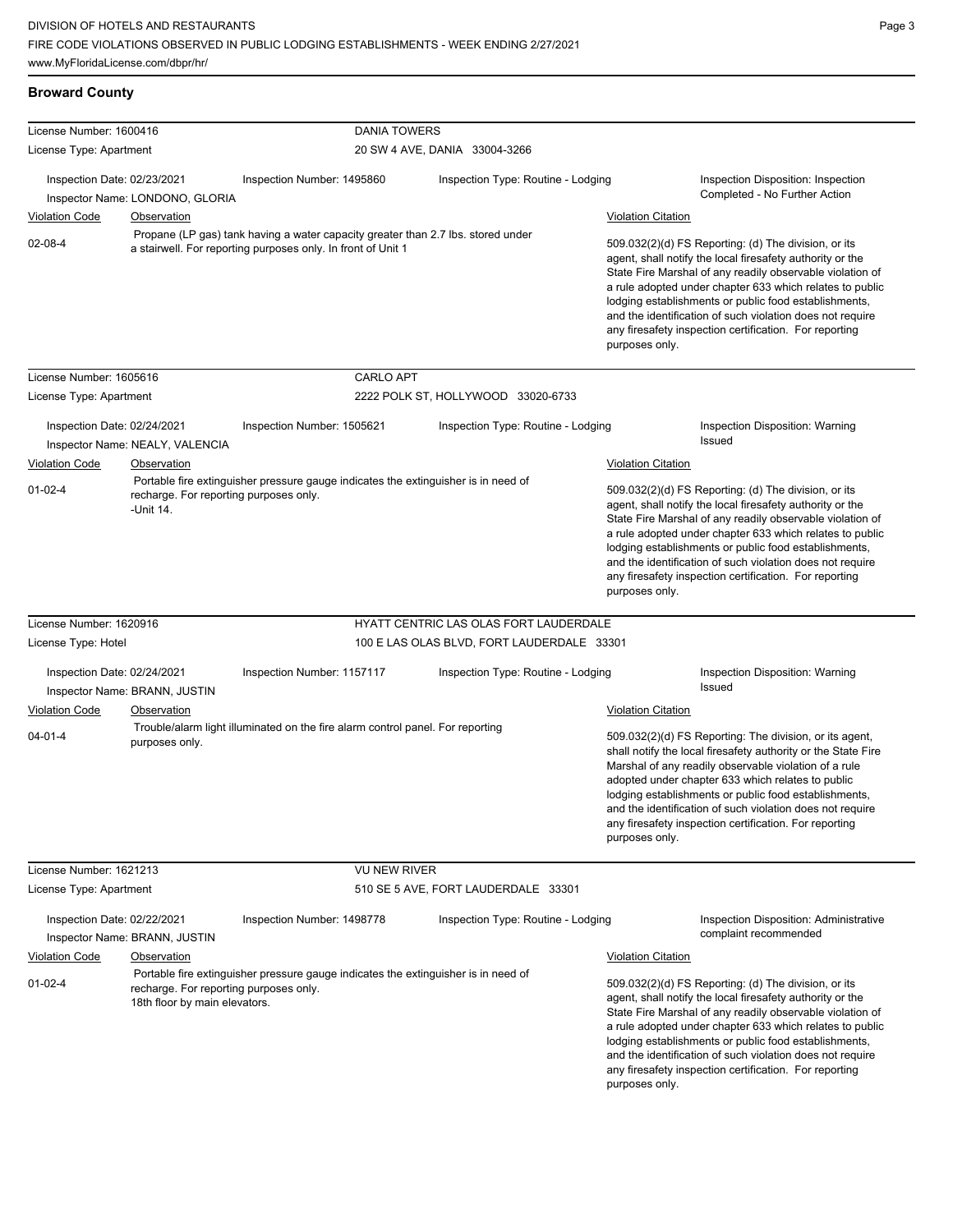| License Number: 1602446<br><b>CYPRESS GROVE APARTMENTS</b>   |             |                                                                                                                                                            |                                       |                           |                                                                                                                                                                                                                                                                                                                                                                  |
|--------------------------------------------------------------|-------------|------------------------------------------------------------------------------------------------------------------------------------------------------------|---------------------------------------|---------------------------|------------------------------------------------------------------------------------------------------------------------------------------------------------------------------------------------------------------------------------------------------------------------------------------------------------------------------------------------------------------|
| License Type: Apartment                                      |             |                                                                                                                                                            | 4200 NW 19TH STREET, LAUDERHILL 33313 |                           |                                                                                                                                                                                                                                                                                                                                                                  |
| Inspection Date: 02/22/2021<br>Inspector Name: BRADY, OSSIAN |             | Inspection Number: 1502119                                                                                                                                 | Inspection Type: Routine - Lodging    |                           | Inspection Disposition: Warning<br><b>Issued</b>                                                                                                                                                                                                                                                                                                                 |
| <b>Violation Code</b>                                        | Observation |                                                                                                                                                            |                                       | <b>Violation Citation</b> |                                                                                                                                                                                                                                                                                                                                                                  |
| $01 - 02 - 4$                                                |             | Portable fire extinguisher pressure gauge indicates the extinguisher is in need of<br>recharge in laundry room by front door. For reporting purposes only. |                                       |                           | 509.032(2)(d) FS Reporting: (d) The division, or its<br>agent, shall notify the local firesafety authority or the<br>State Fire Marshal of any readily observable violation of<br>a rule adopted under chapter 633 which relates to public<br>lodging establishments or public food establishments.<br>and the identification of such violation does not require |

any firesafety inspection certification. For reporting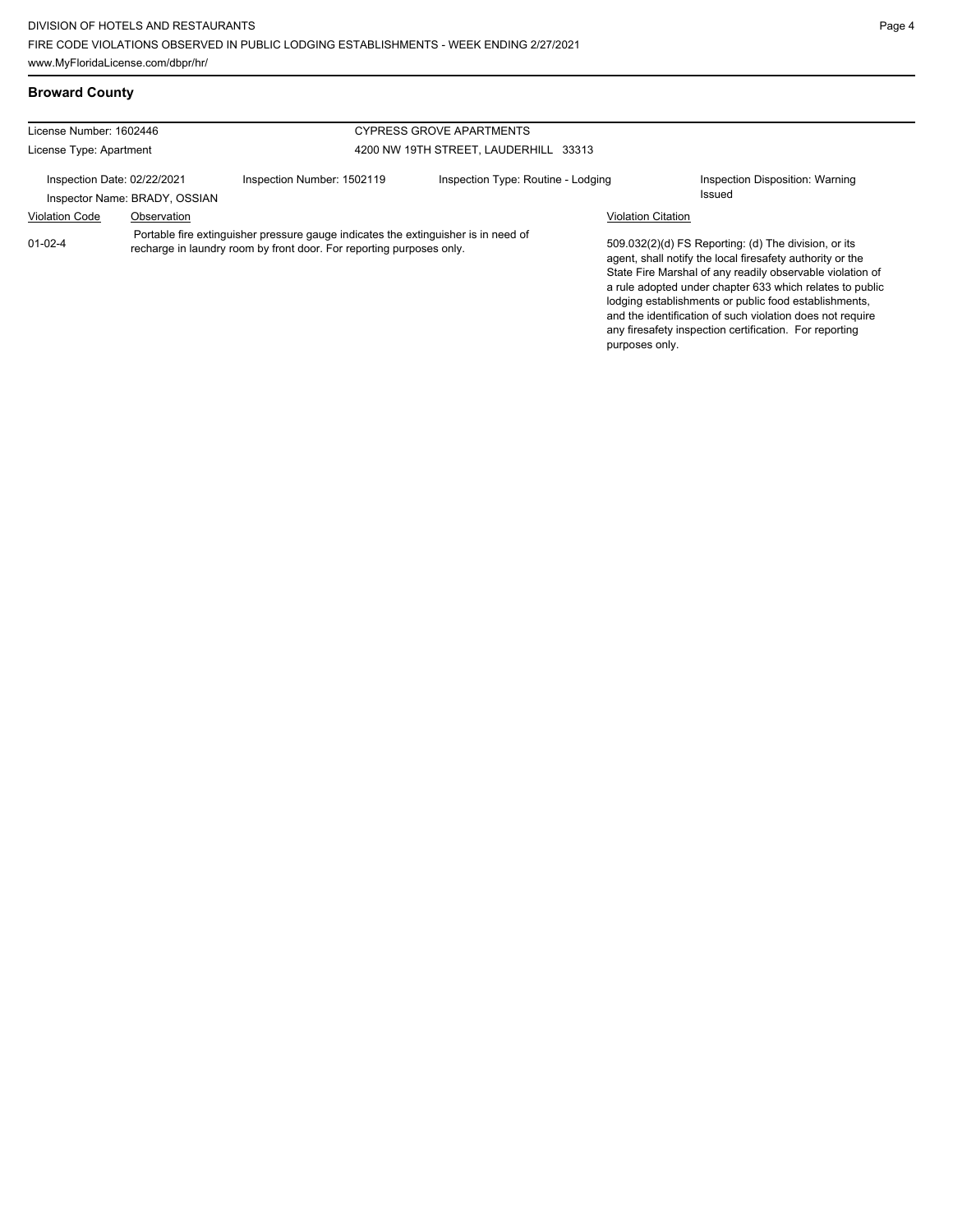| <b>Dade County</b>                                                                        |                                                                                                                                                                    |                                                                                                                                                                 |                                    |                                                                                                                                                                                                                                                                                                                                                                                                                                              |                                                                                                                                                                                                                                                                                                                                                                                                                                              |  |  |
|-------------------------------------------------------------------------------------------|--------------------------------------------------------------------------------------------------------------------------------------------------------------------|-----------------------------------------------------------------------------------------------------------------------------------------------------------------|------------------------------------|----------------------------------------------------------------------------------------------------------------------------------------------------------------------------------------------------------------------------------------------------------------------------------------------------------------------------------------------------------------------------------------------------------------------------------------------|----------------------------------------------------------------------------------------------------------------------------------------------------------------------------------------------------------------------------------------------------------------------------------------------------------------------------------------------------------------------------------------------------------------------------------------------|--|--|
| License Number: 2311092                                                                   |                                                                                                                                                                    |                                                                                                                                                                 | <b>RAAN PROPERTY BUILDINGS</b>     |                                                                                                                                                                                                                                                                                                                                                                                                                                              |                                                                                                                                                                                                                                                                                                                                                                                                                                              |  |  |
| License Type: Apartment                                                                   |                                                                                                                                                                    |                                                                                                                                                                 | 318 E 21 ST, HIALEAH 33010         |                                                                                                                                                                                                                                                                                                                                                                                                                                              |                                                                                                                                                                                                                                                                                                                                                                                                                                              |  |  |
| Inspection Date: 02/25/2021                                                               |                                                                                                                                                                    | Inspection Number: 1501980                                                                                                                                      | Inspection Type: Routine - Lodging |                                                                                                                                                                                                                                                                                                                                                                                                                                              | Inspection Disposition: Inspection                                                                                                                                                                                                                                                                                                                                                                                                           |  |  |
| Inspector Name: PRIETO, EDGAR                                                             |                                                                                                                                                                    |                                                                                                                                                                 |                                    |                                                                                                                                                                                                                                                                                                                                                                                                                                              | Completed - No Further Action                                                                                                                                                                                                                                                                                                                                                                                                                |  |  |
| <b>Violation Code</b>                                                                     | Observation                                                                                                                                                        |                                                                                                                                                                 |                                    | <b>Violation Citation</b>                                                                                                                                                                                                                                                                                                                                                                                                                    |                                                                                                                                                                                                                                                                                                                                                                                                                                              |  |  |
| $01 - 06 - 4$                                                                             | Portable fire extinguisher locked in a box with no means of access to the fire<br>extinguisher. For reporting purposes only. Located between apartments #2 and #3. |                                                                                                                                                                 |                                    | 509.032(2)(d) FS Reporting: (d) The division, or its<br>agent, shall notify the local firesafety authority or the<br>State Fire Marshal of any readily observable violation of<br>a rule adopted under chapter 633 which relates to public<br>lodging establishments or public food establishments,<br>and the identification of such violation does not require<br>any firesafety inspection certification. For reporting<br>purposes only. |                                                                                                                                                                                                                                                                                                                                                                                                                                              |  |  |
| License Number: 2309310                                                                   |                                                                                                                                                                    | <b>MANNYS APTS</b>                                                                                                                                              |                                    |                                                                                                                                                                                                                                                                                                                                                                                                                                              |                                                                                                                                                                                                                                                                                                                                                                                                                                              |  |  |
| License Type: Apartment                                                                   |                                                                                                                                                                    |                                                                                                                                                                 | 2710 W 10 AVE, HIALEAH 330101261   |                                                                                                                                                                                                                                                                                                                                                                                                                                              |                                                                                                                                                                                                                                                                                                                                                                                                                                              |  |  |
|                                                                                           |                                                                                                                                                                    |                                                                                                                                                                 |                                    |                                                                                                                                                                                                                                                                                                                                                                                                                                              |                                                                                                                                                                                                                                                                                                                                                                                                                                              |  |  |
| Inspection Date: 02/24/2021                                                               |                                                                                                                                                                    | Inspection Number: 1490211                                                                                                                                      | Inspection Type: Routine - Lodging |                                                                                                                                                                                                                                                                                                                                                                                                                                              | Inspection Disposition: Inspection<br>Completed - No Further Action                                                                                                                                                                                                                                                                                                                                                                          |  |  |
|                                                                                           | Inspector Name: PRIETO, EDGAR                                                                                                                                      |                                                                                                                                                                 |                                    |                                                                                                                                                                                                                                                                                                                                                                                                                                              |                                                                                                                                                                                                                                                                                                                                                                                                                                              |  |  |
| <b>Violation Code</b>                                                                     | Observation                                                                                                                                                        | Portable fire extinguisher locked in a box with no means of access to the fire                                                                                  |                                    | <b>Violation Citation</b>                                                                                                                                                                                                                                                                                                                                                                                                                    |                                                                                                                                                                                                                                                                                                                                                                                                                                              |  |  |
| $01 - 06 - 4$<br>extinguisher. For reporting purposes only. Between apartments #5 and #6. |                                                                                                                                                                    |                                                                                                                                                                 |                                    |                                                                                                                                                                                                                                                                                                                                                                                                                                              | 509.032(2)(d) FS Reporting: (d) The division, or its<br>agent, shall notify the local firesafety authority or the<br>State Fire Marshal of any readily observable violation of<br>a rule adopted under chapter 633 which relates to public<br>lodging establishments or public food establishments,<br>and the identification of such violation does not require<br>any firesafety inspection certification. For reporting<br>purposes only. |  |  |
| License Number: 2305642                                                                   |                                                                                                                                                                    | 420 APTS                                                                                                                                                        |                                    |                                                                                                                                                                                                                                                                                                                                                                                                                                              |                                                                                                                                                                                                                                                                                                                                                                                                                                              |  |  |
| License Type: Apartment                                                                   |                                                                                                                                                                    |                                                                                                                                                                 | 420 W 17 ST, HIALEAH 330102434     |                                                                                                                                                                                                                                                                                                                                                                                                                                              |                                                                                                                                                                                                                                                                                                                                                                                                                                              |  |  |
| Inspection Date: 02/24/2021                                                               |                                                                                                                                                                    | Inspection Number: 1497658                                                                                                                                      | Inspection Type: Routine - Lodging |                                                                                                                                                                                                                                                                                                                                                                                                                                              | Inspection Disposition: Inspection<br>Completed - No Further Action                                                                                                                                                                                                                                                                                                                                                                          |  |  |
|                                                                                           | Inspector Name: PRIETO, EDGAR                                                                                                                                      |                                                                                                                                                                 |                                    |                                                                                                                                                                                                                                                                                                                                                                                                                                              |                                                                                                                                                                                                                                                                                                                                                                                                                                              |  |  |
| <b>Violation Code</b>                                                                     | Observation                                                                                                                                                        | Portable fire extinguisher locked in a box with no means of access to the fire                                                                                  |                                    | <b>Violation Citation</b>                                                                                                                                                                                                                                                                                                                                                                                                                    |                                                                                                                                                                                                                                                                                                                                                                                                                                              |  |  |
| $01 - 06 - 4$                                                                             | apartments #35 and #3                                                                                                                                              | extinguisher. For reporting purposes only. Observed in front of the apartment #29;<br>between apartments #21 and #22; in front of the apartment #13; between    |                                    | purposes only.                                                                                                                                                                                                                                                                                                                                                                                                                               | 509.032(2)(d) FS Reporting: (d) The division, or its<br>agent, shall notify the local firesafety authority or the<br>State Fire Marshal of any readily observable violation of<br>a rule adopted under chapter 633 which relates to public<br>lodging establishments or public food establishments,<br>and the identification of such violation does not require<br>any firesafety inspection certification. For reporting                   |  |  |
| License Number: 2308432                                                                   |                                                                                                                                                                    | <b>FERNANDEZ APTS</b>                                                                                                                                           |                                    |                                                                                                                                                                                                                                                                                                                                                                                                                                              |                                                                                                                                                                                                                                                                                                                                                                                                                                              |  |  |
| License Type: Apartment                                                                   |                                                                                                                                                                    | 160 W 7 ST, HIALEAH 330104348                                                                                                                                   |                                    |                                                                                                                                                                                                                                                                                                                                                                                                                                              |                                                                                                                                                                                                                                                                                                                                                                                                                                              |  |  |
| Inspection Date: 02/22/2021                                                               |                                                                                                                                                                    | Inspection Number: 1495211                                                                                                                                      | Inspection Type: Routine - Lodging |                                                                                                                                                                                                                                                                                                                                                                                                                                              | Inspection Disposition: Inspection<br>Completed - No Further Action                                                                                                                                                                                                                                                                                                                                                                          |  |  |
|                                                                                           | Inspector Name: PRIETO, EDGAR                                                                                                                                      |                                                                                                                                                                 |                                    |                                                                                                                                                                                                                                                                                                                                                                                                                                              |                                                                                                                                                                                                                                                                                                                                                                                                                                              |  |  |
| <b>Violation Code</b><br>$01 - 06 - 4$                                                    | Observation<br>#4.                                                                                                                                                 | Portable fire extinguisher locked in a box with no means of access to the fire<br>extinguisher. For reporting purposes only. Observed between apartments #3 and |                                    | <b>Violation Citation</b><br>purposes only.                                                                                                                                                                                                                                                                                                                                                                                                  | 509.032(2)(d) FS Reporting: (d) The division, or its<br>agent, shall notify the local firesafety authority or the<br>State Fire Marshal of any readily observable violation of<br>a rule adopted under chapter 633 which relates to public<br>lodging establishments or public food establishments,<br>and the identification of such violation does not require<br>any firesafety inspection certification. For reporting                   |  |  |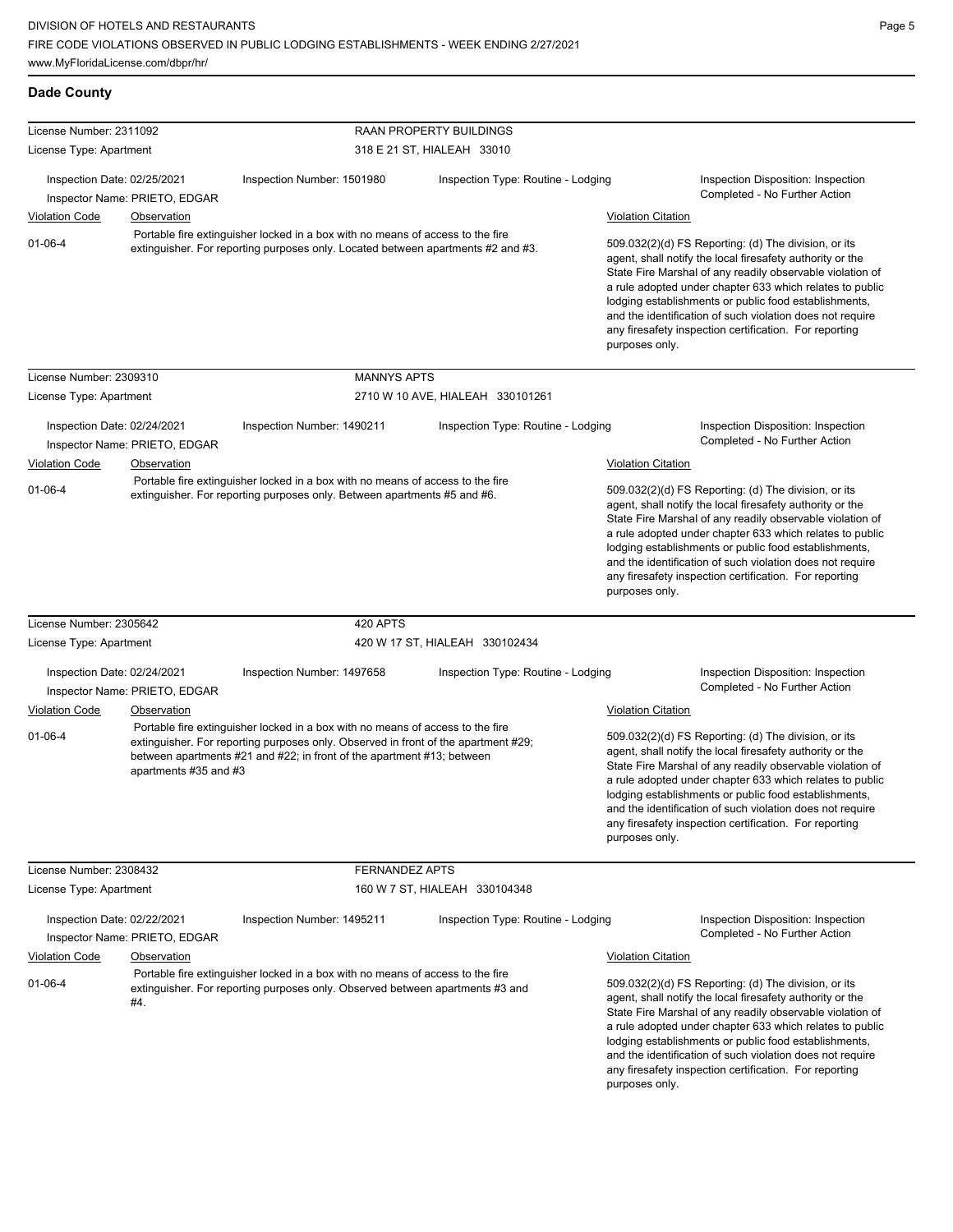| License Number: 2311240                                    |                                     |                                                                                                                                                                                                                              | FLORIDA BUILDING CORP APTS         |                                                                                                                                                                                                                                                                                                                                                                                                                                              |                                                                                                                                                                                                                                                                                                                                                                                                                                                                                                                                                                                                                                                                                                 |  |
|------------------------------------------------------------|-------------------------------------|------------------------------------------------------------------------------------------------------------------------------------------------------------------------------------------------------------------------------|------------------------------------|----------------------------------------------------------------------------------------------------------------------------------------------------------------------------------------------------------------------------------------------------------------------------------------------------------------------------------------------------------------------------------------------------------------------------------------------|-------------------------------------------------------------------------------------------------------------------------------------------------------------------------------------------------------------------------------------------------------------------------------------------------------------------------------------------------------------------------------------------------------------------------------------------------------------------------------------------------------------------------------------------------------------------------------------------------------------------------------------------------------------------------------------------------|--|
| License Type: Apartment                                    |                                     | 235 E 8 ST, HIALEAH 330104499                                                                                                                                                                                                |                                    |                                                                                                                                                                                                                                                                                                                                                                                                                                              |                                                                                                                                                                                                                                                                                                                                                                                                                                                                                                                                                                                                                                                                                                 |  |
| Inspection Date: 02/22/2021                                | Inspector Name: PRIETO, EDGAR       | Inspection Number: 1502462                                                                                                                                                                                                   | Inspection Type: Routine - Lodging |                                                                                                                                                                                                                                                                                                                                                                                                                                              | Inspection Disposition: Inspection<br>Completed - No Further Action                                                                                                                                                                                                                                                                                                                                                                                                                                                                                                                                                                                                                             |  |
| <b>Violation Code</b>                                      | <b>Observation</b>                  |                                                                                                                                                                                                                              |                                    | <b>Violation Citation</b>                                                                                                                                                                                                                                                                                                                                                                                                                    |                                                                                                                                                                                                                                                                                                                                                                                                                                                                                                                                                                                                                                                                                                 |  |
| $01 - 06 - 4$                                              |                                     | Portable fire extinguisher locked in a box with no means of access to the fire<br>extinguisher. For reporting purposes only. Observed between apartments #8 and<br>#9 and between apartments #1 and #2. **Repeat Violation** |                                    | 509.032(2)(d) FS Reporting: (d) The division, or its<br>agent, shall notify the local firesafety authority or the<br>State Fire Marshal of any readily observable violation of<br>a rule adopted under chapter 633 which relates to public<br>lodging establishments or public food establishments,<br>and the identification of such violation does not require<br>any firesafety inspection certification. For reporting<br>purposes only. |                                                                                                                                                                                                                                                                                                                                                                                                                                                                                                                                                                                                                                                                                                 |  |
| $04 - 01 - 4$                                              | purposes only. **Repeat Violation** | Trouble/alarm light illuminated on the fire alarm control panel. For reporting                                                                                                                                               |                                    | purposes only.                                                                                                                                                                                                                                                                                                                                                                                                                               | 509.032(2)(d) FS Reporting: The division, or its agent,<br>shall notify the local firesafety authority or the State Fire<br>Marshal of any readily observable violation of a rule<br>adopted under chapter 633 which relates to public<br>lodging establishments or public food establishments,<br>and the identification of such violation does not require<br>any firesafety inspection certification. For reporting                                                                                                                                                                                                                                                                          |  |
| License Number: 2329403                                    |                                     | GUILD (THE)                                                                                                                                                                                                                  |                                    |                                                                                                                                                                                                                                                                                                                                                                                                                                              |                                                                                                                                                                                                                                                                                                                                                                                                                                                                                                                                                                                                                                                                                                 |  |
| License Type: Hotel                                        |                                     | 230 NE 4 ST, MIAMI 33128                                                                                                                                                                                                     |                                    |                                                                                                                                                                                                                                                                                                                                                                                                                                              |                                                                                                                                                                                                                                                                                                                                                                                                                                                                                                                                                                                                                                                                                                 |  |
| Inspection Date: 02/22/2021<br>Inspector Name: PICO, JORGE |                                     | Inspection Number: 1156979                                                                                                                                                                                                   | Inspection Type: Routine - Lodging |                                                                                                                                                                                                                                                                                                                                                                                                                                              | Inspection Disposition: Warning<br>Issued                                                                                                                                                                                                                                                                                                                                                                                                                                                                                                                                                                                                                                                       |  |
| <b>Violation Code</b>                                      | Observation                         |                                                                                                                                                                                                                              |                                    | <b>Violation Citation</b>                                                                                                                                                                                                                                                                                                                                                                                                                    |                                                                                                                                                                                                                                                                                                                                                                                                                                                                                                                                                                                                                                                                                                 |  |
| $04 - 01 - 4$                                              | purposes only. **Repeat Violation** | Trouble/alarm light illuminated on the fire alarm control panel. For reporting                                                                                                                                               |                                    | purposes only.                                                                                                                                                                                                                                                                                                                                                                                                                               | 509.032(2)(d) FS Reporting: The division, or its agent,<br>shall notify the local firesafety authority or the State Fire<br>Marshal of any readily observable violation of a rule<br>adopted under chapter 633 which relates to public<br>lodging establishments or public food establishments,<br>and the identification of such violation does not require<br>any firesafety inspection certification. For reporting                                                                                                                                                                                                                                                                          |  |
| 08-03-4                                                    |                                     | No boiler certificate or insurance inspector's boiler report available. For reporting<br>purposes only. **Repeat Violation** **Warning**                                                                                     |                                    |                                                                                                                                                                                                                                                                                                                                                                                                                                              | 61C-1.004(10) FAC and 509.032(2)(d) FS Reporting:<br>61C-1.004(10) The insurance inpector's boiler report is<br>required annually for power boilers and high<br>pressure/high temperature boilers and biannually for low<br>pressure steam or vapor heating boilers. 509.032(2)(d)<br>The division, or its agent, shall notify the local firesafety<br>authority or the State Fire Marshal of any readily<br>observable violation of a rule adopted under chapter 633<br>which relates to public lodging establishments or public<br>food establishments, and the identification of such<br>violation does not require any firesafety inspection<br>certification. For reporting purposes only. |  |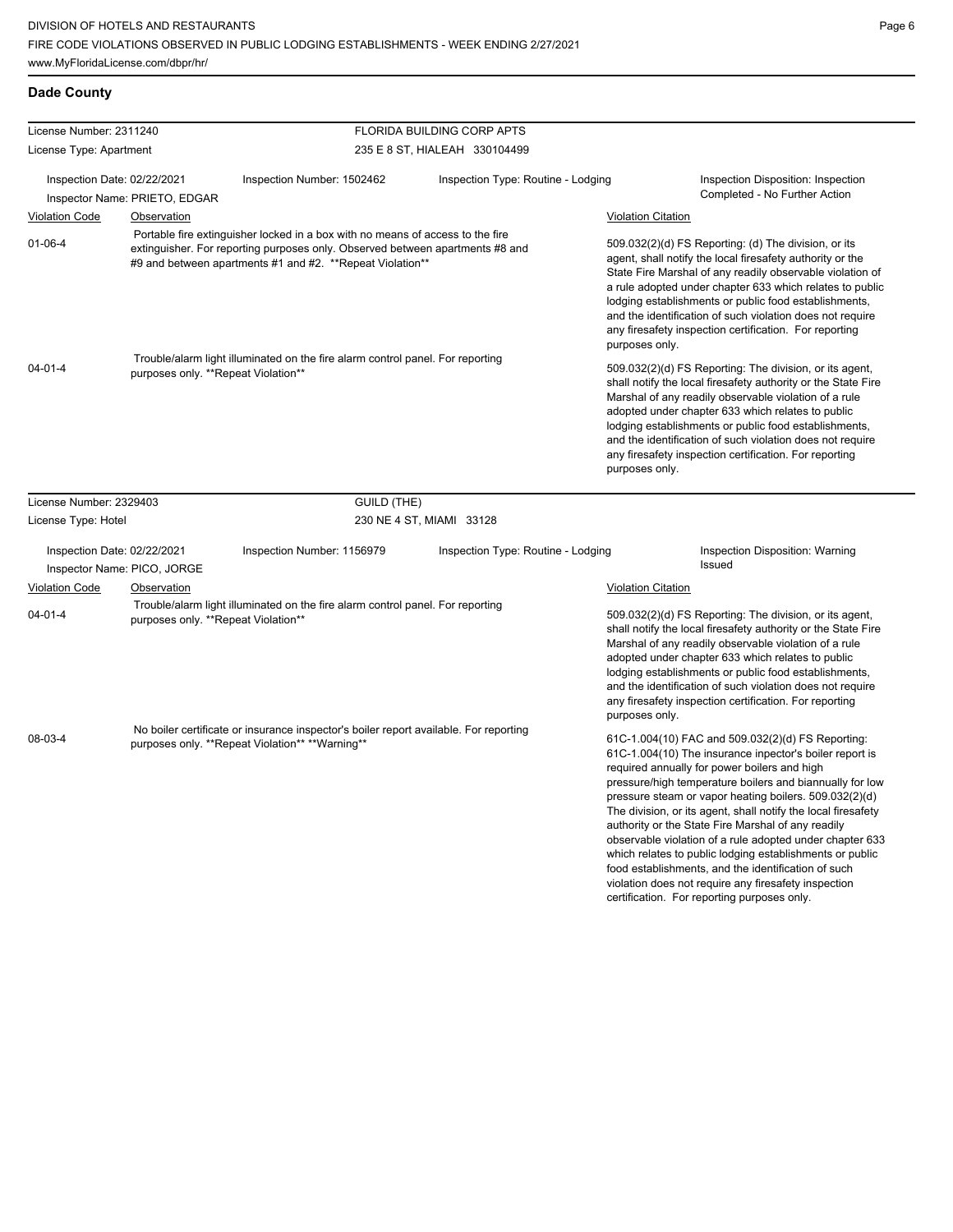| License Number: 2300698     |                                 |                                                                                                                                                                                                                                                                  | NATHALIE COURTS APARTMENTS         |                           |                                                                                                                                                                                                                                                                                                                                                                                                                            |
|-----------------------------|---------------------------------|------------------------------------------------------------------------------------------------------------------------------------------------------------------------------------------------------------------------------------------------------------------|------------------------------------|---------------------------|----------------------------------------------------------------------------------------------------------------------------------------------------------------------------------------------------------------------------------------------------------------------------------------------------------------------------------------------------------------------------------------------------------------------------|
| License Type: Apartment     |                                 |                                                                                                                                                                                                                                                                  | 1521 SW 6 STREET, MIAMI 33135      |                           |                                                                                                                                                                                                                                                                                                                                                                                                                            |
| Inspection Date: 02/25/2021 | Inspector Name: MARTINEZ, YANET | Inspection Number: 1476661                                                                                                                                                                                                                                       | Inspection Type: Routine - Lodging |                           | Inspection Disposition: Call Back -<br>Admin. complaint recommended                                                                                                                                                                                                                                                                                                                                                        |
| <b>Violation Code</b>       | Observation                     |                                                                                                                                                                                                                                                                  |                                    |                           | <b>Violation Citation</b>                                                                                                                                                                                                                                                                                                                                                                                                  |
| $01 - 06 - 4$               |                                 | - From initial inspection : Portable fire extinguisher locked in a box with no means<br>of access to the fire extinguisher. For reporting purposes only. Observed in 2 floor<br>by unit 201. - From follow-up inspection 2021-02-25: During the callback inspect |                                    | purposes only.            | 509.032(2)(d) FS Reporting: (d) The division, or its<br>agent, shall notify the local firesafety authority or the<br>State Fire Marshal of any readily observable violation of<br>a rule adopted under chapter 633 which relates to public<br>lodging establishments or public food establishments,<br>and the identification of such violation does not require<br>any firesafety inspection certification. For reporting |
| $04 - 01 - 4$               |                                 | - From initial inspection : Trouble/alarm light illuminated on the fire alarm control<br>panel. For reporting purposes only. - From follow-up inspection 2021-02-25:<br>During the callback inspection observed trouble alarm light on. **Time Extended**        |                                    | purposes only.            | 509.032(2)(d) FS Reporting: The division, or its agent,<br>shall notify the local firesafety authority or the State Fire<br>Marshal of any readily observable violation of a rule<br>adopted under chapter 633 which relates to public<br>lodging establishments or public food establishments,<br>and the identification of such violation does not require<br>any firesafety inspection certification. For reporting     |
| License Number: 2306270     |                                 |                                                                                                                                                                                                                                                                  | CITYWALK APARTMENTS                |                           |                                                                                                                                                                                                                                                                                                                                                                                                                            |
| License Type: Apartment     |                                 |                                                                                                                                                                                                                                                                  | 415 NW 9 ST, MIAMI 33136           |                           |                                                                                                                                                                                                                                                                                                                                                                                                                            |
| Inspection Date: 02/24/2021 | Inspector Name: HENLEY, LATONYA | Inspection Number: 1491816                                                                                                                                                                                                                                       | Inspection Type: Routine - Lodging |                           | Inspection Disposition: Inspection<br>Completed - No Further Action                                                                                                                                                                                                                                                                                                                                                        |
| <b>Violation Code</b>       | Observation                     |                                                                                                                                                                                                                                                                  |                                    | <b>Violation Citation</b> |                                                                                                                                                                                                                                                                                                                                                                                                                            |
| $01 - 06 - 4$               |                                 | Portable fire extinguisher locked in a box with no means of access to the fire<br>extinguisher. For reporting purposes only. Building 419, by unit 31.                                                                                                           |                                    | purposes only.            | 509.032(2)(d) FS Reporting: (d) The division, or its<br>agent, shall notify the local firesafety authority or the<br>State Fire Marshal of any readily observable violation of<br>a rule adopted under chapter 633 which relates to public<br>lodging establishments or public food establishments,<br>and the identification of such violation does not require<br>any firesafety inspection certification. For reporting |
| License Number: 2305134     |                                 |                                                                                                                                                                                                                                                                  | TRAVELODGE BY WYNDHAM BISCAYNE BAY |                           |                                                                                                                                                                                                                                                                                                                                                                                                                            |
| License Type: Motel         |                                 |                                                                                                                                                                                                                                                                  | 5255 N BISCAYNE BLVD, MIAMI 33137  |                           |                                                                                                                                                                                                                                                                                                                                                                                                                            |
| Inspection Date: 02/24/2021 | Inspector Name: SEYBA, JAMES    | Inspection Number: 1215434                                                                                                                                                                                                                                       | Inspection Type: Routine - Lodging |                           | Inspection Disposition: Inspection<br>Completed - No Further Action                                                                                                                                                                                                                                                                                                                                                        |
| <b>Violation Code</b>       | Observation                     |                                                                                                                                                                                                                                                                  |                                    | <b>Violation Citation</b> |                                                                                                                                                                                                                                                                                                                                                                                                                            |
| $01 - 01 - 4$               |                                 | Portable fire extinguisher pressure gauge indicates the extinguisher is<br>overcharged. For reporting purposes only. Next to room #8.                                                                                                                            |                                    |                           | 509.032(2)(d) FS Reporting: (d) The division, or its<br>agent, shall notify the local firesafety authority or the<br>State Fire Marshal of any readily observable violation of<br>a rule adopted under chapter 633 which relates to public<br>lodging establishments or public food establishments,<br>and the identification of such violation does not require                                                           |

any firesafety inspection certification. For reporting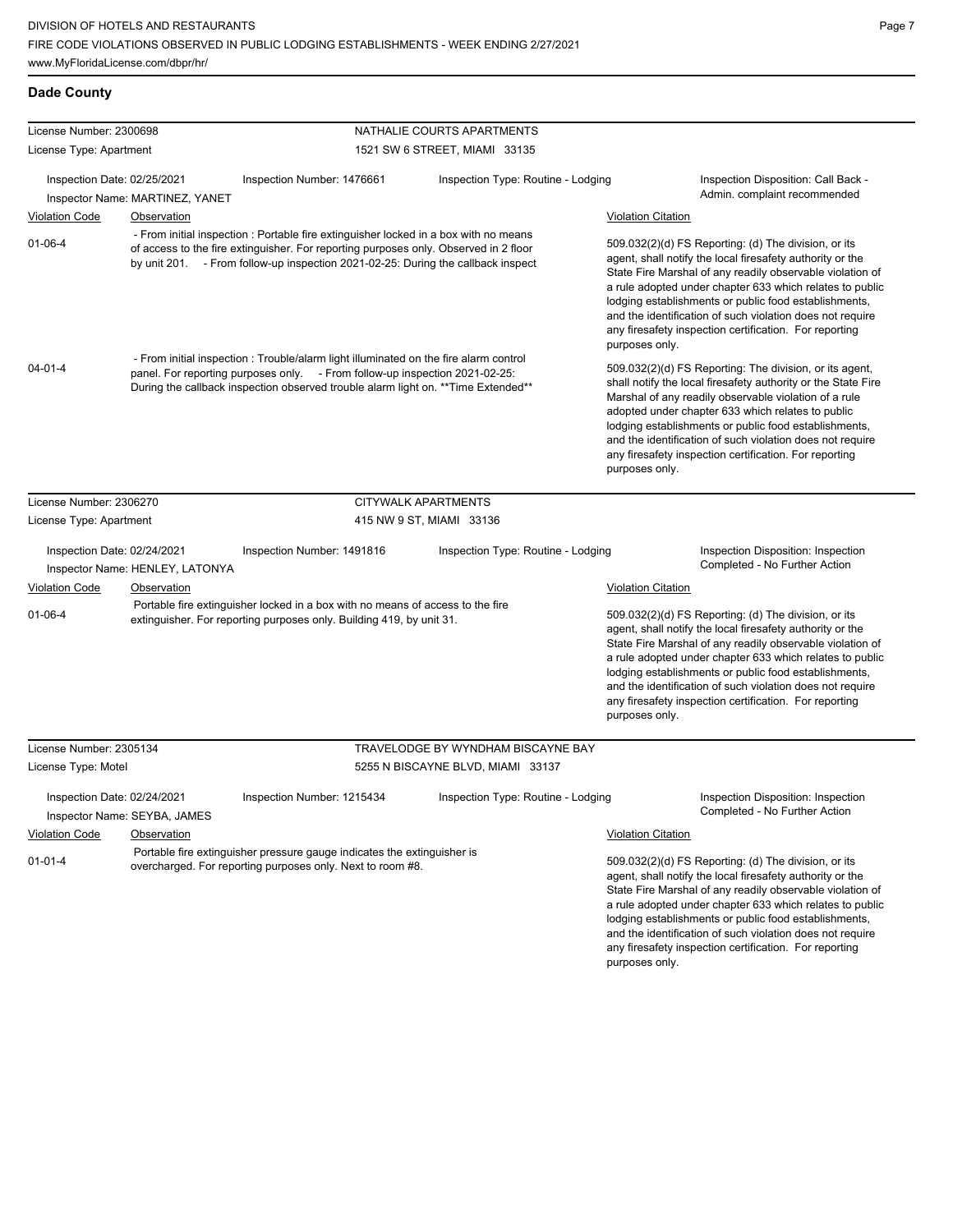| License Number: 2326548                                    |                                                          |                                                                                                                                         | BELLE MEADE STUDIOS LLC                  |                                                                                                                                                                                                                                                                                                                                                                                                                                                                                                                                                                                                                                                                                                 |
|------------------------------------------------------------|----------------------------------------------------------|-----------------------------------------------------------------------------------------------------------------------------------------|------------------------------------------|-------------------------------------------------------------------------------------------------------------------------------------------------------------------------------------------------------------------------------------------------------------------------------------------------------------------------------------------------------------------------------------------------------------------------------------------------------------------------------------------------------------------------------------------------------------------------------------------------------------------------------------------------------------------------------------------------|
| License Type: Apartment                                    |                                                          |                                                                                                                                         | 7623 BISCAYNE BLVD, MIAMI 33138          |                                                                                                                                                                                                                                                                                                                                                                                                                                                                                                                                                                                                                                                                                                 |
| Inspection Date: 02/25/2021                                | Inspector Name: SEYBA, JAMES                             | Inspection Number: 1498143                                                                                                              | Inspection Type: Complaint Full          | Inspection Disposition: Administrative<br>complaint recommended                                                                                                                                                                                                                                                                                                                                                                                                                                                                                                                                                                                                                                 |
| <b>Violation Code</b>                                      | Observation                                              |                                                                                                                                         |                                          | <b>Violation Citation</b>                                                                                                                                                                                                                                                                                                                                                                                                                                                                                                                                                                                                                                                                       |
| $01 - 06 - 4$                                              |                                                          | Portable fire extinguisher locked in a box with no means of access to the fire<br>extinguisher. For reporting purposes only. By unit 4. |                                          | 509.032(2)(d) FS Reporting: (d) The division, or its<br>agent, shall notify the local firesafety authority or the<br>State Fire Marshal of any readily observable violation of<br>a rule adopted under chapter 633 which relates to public<br>lodging establishments or public food establishments,<br>and the identification of such violation does not require<br>any firesafety inspection certification. For reporting<br>purposes only.                                                                                                                                                                                                                                                    |
| License Number: 2304159                                    |                                                          | <b>CENTURY HOTEL</b>                                                                                                                    |                                          |                                                                                                                                                                                                                                                                                                                                                                                                                                                                                                                                                                                                                                                                                                 |
| License Type: Hotel                                        |                                                          |                                                                                                                                         | 140 OCEAN DR, MIAMI BEACH 33139          |                                                                                                                                                                                                                                                                                                                                                                                                                                                                                                                                                                                                                                                                                                 |
| Inspection Date: 02/25/2021<br><b>Violation Code</b>       | Inspector Name: WILLIAMS, ALFREDA<br>Observation         | Inspection Number: 1157609                                                                                                              | Inspection Type: Routine - Lodging       | Inspection Disposition: Warning<br><b>Issued</b><br><b>Violation Citation</b>                                                                                                                                                                                                                                                                                                                                                                                                                                                                                                                                                                                                                   |
| $01 - 02 - 4$                                              | recharge. For reporting purposes only.<br>Near room 111. | Portable fire extinguisher pressure gauge indicates the extinguisher is in need of                                                      |                                          | 509.032(2)(d) FS Reporting: (d) The division, or its<br>agent, shall notify the local firesafety authority or the<br>State Fire Marshal of any readily observable violation of<br>a rule adopted under chapter 633 which relates to public<br>lodging establishments or public food establishments,<br>and the identification of such violation does not require<br>any firesafety inspection certification. For reporting<br>purposes only.                                                                                                                                                                                                                                                    |
| License Number: 2304994                                    |                                                          |                                                                                                                                         | THE BLUE MOON HOTEL                      |                                                                                                                                                                                                                                                                                                                                                                                                                                                                                                                                                                                                                                                                                                 |
| License Type: Hotel                                        |                                                          |                                                                                                                                         | 944 & 926 COLLINS AVE, MIAMI BEACH 33139 |                                                                                                                                                                                                                                                                                                                                                                                                                                                                                                                                                                                                                                                                                                 |
| Inspection Date: 02/26/2021<br>Inspector Name: PICO, JORGE |                                                          | Inspection Number: 1154576                                                                                                              | Inspection Type: Routine - Lodging       | Inspection Disposition: Warning<br>Issued                                                                                                                                                                                                                                                                                                                                                                                                                                                                                                                                                                                                                                                       |
| <b>Violation Code</b>                                      | Observation                                              |                                                                                                                                         |                                          | <b>Violation Citation</b>                                                                                                                                                                                                                                                                                                                                                                                                                                                                                                                                                                                                                                                                       |
| $04 - 01 - 4$                                              | purposes only.                                           | Trouble/alarm light illuminated on the fire alarm control panel. For reporting                                                          |                                          | 509.032(2)(d) FS Reporting: The division, or its agent,<br>shall notify the local firesafety authority or the State Fire<br>Marshal of any readily observable violation of a rule<br>adopted under chapter 633 which relates to public<br>lodging establishments or public food establishments,<br>and the identification of such violation does not require<br>any firesafety inspection certification. For reporting<br>purposes only.                                                                                                                                                                                                                                                        |
| License Number: 2305469                                    |                                                          |                                                                                                                                         | SHELBORNE SOUTH BEACH                    |                                                                                                                                                                                                                                                                                                                                                                                                                                                                                                                                                                                                                                                                                                 |
| License Type: Hotel                                        |                                                          |                                                                                                                                         | 1801 COLLINS AVE, MIAMI BEACH 33139      |                                                                                                                                                                                                                                                                                                                                                                                                                                                                                                                                                                                                                                                                                                 |
| Inspection Date: 02/23/2021                                | Inspector Name: MASKASEM, SUPPACHAI                      | Inspection Number: 1157778                                                                                                              | Inspection Type: Routine - Lodging       | Inspection Disposition: Warning<br>Issued                                                                                                                                                                                                                                                                                                                                                                                                                                                                                                                                                                                                                                                       |
| <b>Violation Code</b>                                      | Observation                                              |                                                                                                                                         |                                          | <b>Violation Citation</b>                                                                                                                                                                                                                                                                                                                                                                                                                                                                                                                                                                                                                                                                       |
| $08 - 01 - 4$                                              |                                                          | Boiler certificate or insurance inspector's boiler report expired. For reporting<br>purposes only. 055333; 055334 All expired 4/28/2019 |                                          | 61C-1.004(10) FAC and 509.032(2)(d) FS Reporting:<br>61C-1.004(10) The insurance inpector's boiler report is<br>required annually for power boilers and high<br>pressure/high temperature boilers and biannually for low<br>pressure steam or vapor heating boilers. 509.032(2)(d)<br>The division, or its agent, shall notify the local firesafety<br>authority or the State Fire Marshal of any readily<br>observable violation of a rule adopted under chapter 633<br>which relates to public lodging establishments or public<br>food establishments, and the identification of such<br>violation does not require any firesafety inspection<br>certification. For reporting purposes only. |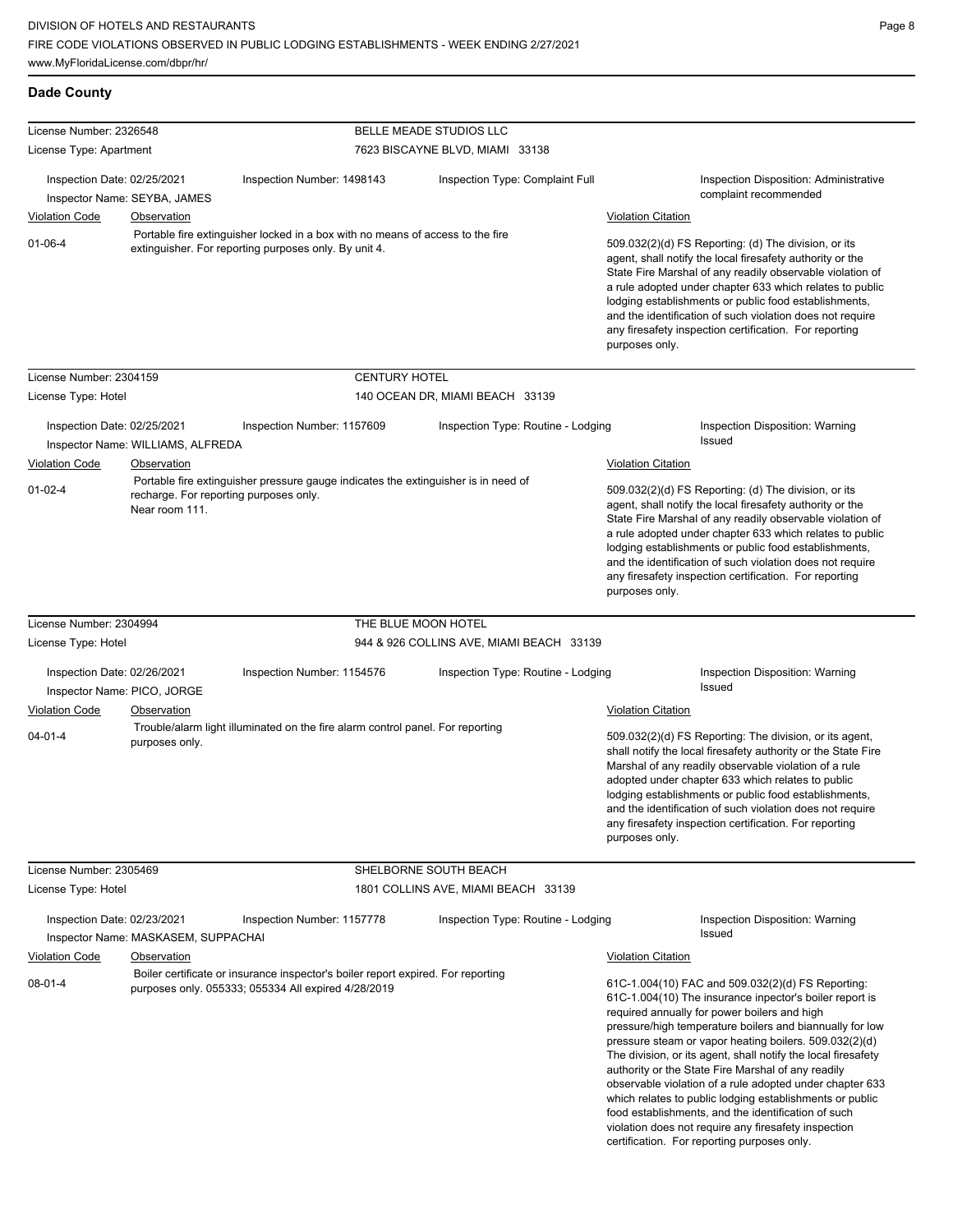| License Number: 2328176                                       |                                 | <b>TOWNHOUSE HOTEL</b>                                                                                                                                                                                                                                    |                                      |                                                                                                                                                                                                                                                                                                                                                                                                                                              |                                                                                                                                                                                                                                                                                                                                                                                                                                                                                                                                                                                                                                                                                                 |
|---------------------------------------------------------------|---------------------------------|-----------------------------------------------------------------------------------------------------------------------------------------------------------------------------------------------------------------------------------------------------------|--------------------------------------|----------------------------------------------------------------------------------------------------------------------------------------------------------------------------------------------------------------------------------------------------------------------------------------------------------------------------------------------------------------------------------------------------------------------------------------------|-------------------------------------------------------------------------------------------------------------------------------------------------------------------------------------------------------------------------------------------------------------------------------------------------------------------------------------------------------------------------------------------------------------------------------------------------------------------------------------------------------------------------------------------------------------------------------------------------------------------------------------------------------------------------------------------------|
| License Type: Hotel                                           |                                 |                                                                                                                                                                                                                                                           | 150 20 ST, MIAMI BEACH 33139         |                                                                                                                                                                                                                                                                                                                                                                                                                                              |                                                                                                                                                                                                                                                                                                                                                                                                                                                                                                                                                                                                                                                                                                 |
| Inspection Date: 02/22/2021                                   | Inspector Name: HODGE, KRISTEN  | Inspection Number: 1157765                                                                                                                                                                                                                                | Inspection Type: Routine - Lodging   |                                                                                                                                                                                                                                                                                                                                                                                                                                              | Inspection Disposition: Warning<br>Issued                                                                                                                                                                                                                                                                                                                                                                                                                                                                                                                                                                                                                                                       |
| <b>Violation Code</b>                                         | Observation                     |                                                                                                                                                                                                                                                           |                                      | <b>Violation Citation</b>                                                                                                                                                                                                                                                                                                                                                                                                                    |                                                                                                                                                                                                                                                                                                                                                                                                                                                                                                                                                                                                                                                                                                 |
| $04 - 01 - 4$                                                 |                                 | Trouble/alarm light illuminated on the fire alarm control panel located behind front<br>desk. For reporting purposes only. **Repeat Violation**                                                                                                           |                                      | purposes only.                                                                                                                                                                                                                                                                                                                                                                                                                               | 509.032(2)(d) FS Reporting: The division, or its agent,<br>shall notify the local firesafety authority or the State Fire<br>Marshal of any readily observable violation of a rule<br>adopted under chapter 633 which relates to public<br>lodging establishments or public food establishments,<br>and the identification of such violation does not require<br>any firesafety inspection certification. For reporting                                                                                                                                                                                                                                                                          |
| License Number: 2308583                                       |                                 | <b>ELSA'S APARTMENT</b>                                                                                                                                                                                                                                   |                                      |                                                                                                                                                                                                                                                                                                                                                                                                                                              |                                                                                                                                                                                                                                                                                                                                                                                                                                                                                                                                                                                                                                                                                                 |
| License Type: Apartment                                       |                                 |                                                                                                                                                                                                                                                           | 1327 WEST AVE, MIAMI BEACH 331393731 |                                                                                                                                                                                                                                                                                                                                                                                                                                              |                                                                                                                                                                                                                                                                                                                                                                                                                                                                                                                                                                                                                                                                                                 |
| Inspection Date: 02/26/2021<br>Inspector Name: HODGE, KRISTEN |                                 | Inspection Type: Routine - Lodging<br>Inspection Number: 1495087                                                                                                                                                                                          |                                      |                                                                                                                                                                                                                                                                                                                                                                                                                                              | Inspection Disposition: Inspection<br>Completed - No Further Action                                                                                                                                                                                                                                                                                                                                                                                                                                                                                                                                                                                                                             |
| <b>Violation Code</b>                                         | Observation                     |                                                                                                                                                                                                                                                           |                                      | <b>Violation Citation</b>                                                                                                                                                                                                                                                                                                                                                                                                                    |                                                                                                                                                                                                                                                                                                                                                                                                                                                                                                                                                                                                                                                                                                 |
| $01 - 04 - 4$<br>apartment building.                          |                                 | No portable fire extinguisher present on the premises. For reporting purposes<br>only. Observed no fire extinguisher or fire extinguisher signage on exterior of                                                                                          |                                      | 509.032(2)(d) FS Reporting: (d) The division, or its<br>agent, shall notify the local firesafety authority or the<br>State Fire Marshal of any readily observable violation of<br>a rule adopted under chapter 633 which relates to public<br>lodging establishments or public food establishments,<br>and the identification of such violation does not require<br>any firesafety inspection certification. For reporting<br>purposes only. |                                                                                                                                                                                                                                                                                                                                                                                                                                                                                                                                                                                                                                                                                                 |
| License Number: 2304345                                       |                                 |                                                                                                                                                                                                                                                           | HOLIDAY INN MIAMI BEACH OCEANFRONT   |                                                                                                                                                                                                                                                                                                                                                                                                                                              |                                                                                                                                                                                                                                                                                                                                                                                                                                                                                                                                                                                                                                                                                                 |
| License Type: Hotel                                           |                                 |                                                                                                                                                                                                                                                           | 4333 COLLINS AVE, MIAMI BEACH 33140  |                                                                                                                                                                                                                                                                                                                                                                                                                                              |                                                                                                                                                                                                                                                                                                                                                                                                                                                                                                                                                                                                                                                                                                 |
| Inspection Date: 02/24/2021                                   | Inspector Name: UNZAGA, MILADYS | Inspection Number: 1158694                                                                                                                                                                                                                                | Inspection Type: Complaint Full      |                                                                                                                                                                                                                                                                                                                                                                                                                                              | Inspection Disposition: Warning<br>Issued                                                                                                                                                                                                                                                                                                                                                                                                                                                                                                                                                                                                                                                       |
| <b>Violation Code</b>                                         | Observation                     |                                                                                                                                                                                                                                                           |                                      | <b>Violation Citation</b>                                                                                                                                                                                                                                                                                                                                                                                                                    |                                                                                                                                                                                                                                                                                                                                                                                                                                                                                                                                                                                                                                                                                                 |
| $04 - 01 - 4$                                                 |                                 | Trouble/alarm light illuminated on the fire alarm control panel. For reporting<br>purposes only. Observed trouble light illuminated on main panel.                                                                                                        |                                      | purposes only.                                                                                                                                                                                                                                                                                                                                                                                                                               | 509.032(2)(d) FS Reporting: The division, or its agent,<br>shall notify the local firesafety authority or the State Fire<br>Marshal of any readily observable violation of a rule<br>adopted under chapter 633 which relates to public<br>lodging establishments or public food establishments,<br>and the identification of such violation does not require<br>any firesafety inspection certification. For reporting                                                                                                                                                                                                                                                                          |
| $08 - 01 - 4$                                                 |                                 | Boiler certificate or insurance inspector's boiler report expired. For reporting<br>purposes only. Observed expired certificate 2/11/2021, as per Chief Engineering<br>the inspection was done already, just waiting for the report and the certificates. |                                      |                                                                                                                                                                                                                                                                                                                                                                                                                                              | 61C-1.004(10) FAC and 509.032(2)(d) FS Reporting:<br>61C-1.004(10) The insurance inpector's boiler report is<br>required annually for power boilers and high<br>pressure/high temperature boilers and biannually for low<br>pressure steam or vapor heating boilers. 509.032(2)(d)<br>The division, or its agent, shall notify the local firesafety<br>authority or the State Fire Marshal of any readily<br>observable violation of a rule adopted under chapter 633<br>which relates to public lodging establishments or public<br>food establishments, and the identification of such<br>violation does not require any firesafety inspection<br>certification. For reporting purposes only. |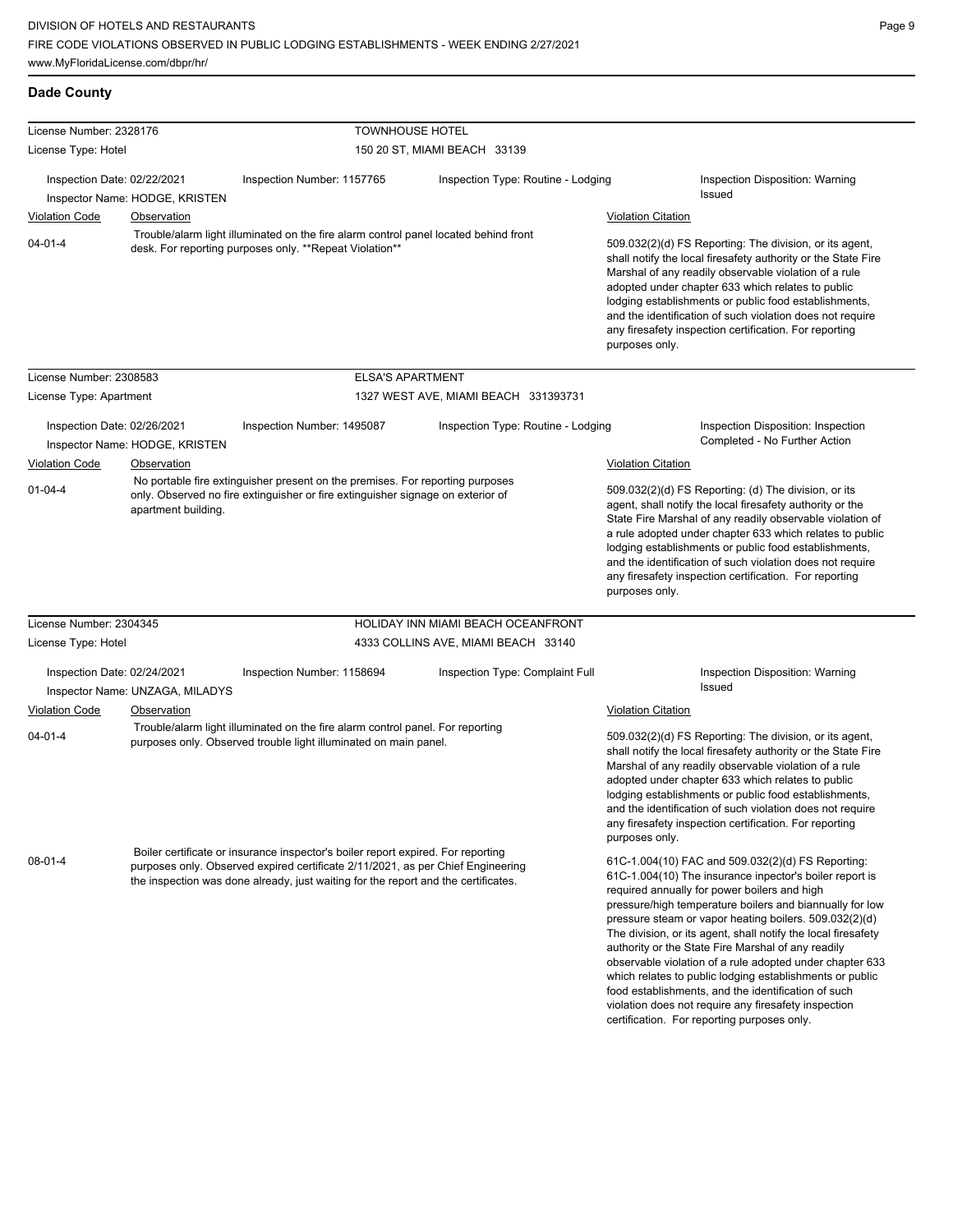| <b>Dade County</b>                                                                                                                                                                              |                                                                |                                                                                                                                                            |                                                           |                           |                                                                                                                                                                                                                                                                                                                                                                                                                            |
|-------------------------------------------------------------------------------------------------------------------------------------------------------------------------------------------------|----------------------------------------------------------------|------------------------------------------------------------------------------------------------------------------------------------------------------------|-----------------------------------------------------------|---------------------------|----------------------------------------------------------------------------------------------------------------------------------------------------------------------------------------------------------------------------------------------------------------------------------------------------------------------------------------------------------------------------------------------------------------------------|
| License Number: 2329050                                                                                                                                                                         |                                                                |                                                                                                                                                            | CHATEAU, VERSAILLES, FONTAINEBLEAU FLORIDA TOWER II & III |                           |                                                                                                                                                                                                                                                                                                                                                                                                                            |
| License Type: Hotel                                                                                                                                                                             |                                                                |                                                                                                                                                            | 4441 COLLINS AVE, MIAMI BEACH 33140                       |                           |                                                                                                                                                                                                                                                                                                                                                                                                                            |
|                                                                                                                                                                                                 | Inspection Date: 02/23/2021                                    | Inspection Number: 1156418                                                                                                                                 | Inspection Type: Routine - Lodging                        |                           | Inspection Disposition: Warning                                                                                                                                                                                                                                                                                                                                                                                            |
|                                                                                                                                                                                                 | Inspector Name: UNZAGA, MILADYS                                |                                                                                                                                                            |                                                           |                           | Issued                                                                                                                                                                                                                                                                                                                                                                                                                     |
| <b>Violation Code</b>                                                                                                                                                                           | Observation                                                    |                                                                                                                                                            |                                                           | <b>Violation Citation</b> |                                                                                                                                                                                                                                                                                                                                                                                                                            |
| $04 - 01 - 4$                                                                                                                                                                                   |                                                                | Trouble/alarm light illuminated on the fire alarm control panel. For reporting<br>purposes only. Observed light illuminated, technician was working on it. |                                                           | purposes only.            | 509.032(2)(d) FS Reporting: The division, or its agent,<br>shall notify the local firesafety authority or the State Fire<br>Marshal of any readily observable violation of a rule<br>adopted under chapter 633 which relates to public<br>lodging establishments or public food establishments,<br>and the identification of such violation does not require<br>any firesafety inspection certification. For reporting     |
| License Number: 2329218                                                                                                                                                                         |                                                                |                                                                                                                                                            | <b>BEACH PLACE HOTEL</b>                                  |                           |                                                                                                                                                                                                                                                                                                                                                                                                                            |
| License Type: Hotel                                                                                                                                                                             |                                                                |                                                                                                                                                            | 8601 HARDING AVE, MIAMI BEACH 33141                       |                           |                                                                                                                                                                                                                                                                                                                                                                                                                            |
|                                                                                                                                                                                                 | Inspection Date: 02/24/2021<br>Inspector Name: PRIETO, VICENTE | Inspection Number: 1156511                                                                                                                                 | Inspection Type: Routine - Lodging                        |                           | Inspection Disposition: Warning<br>Issued                                                                                                                                                                                                                                                                                                                                                                                  |
| <b>Violation Code</b>                                                                                                                                                                           | Observation                                                    |                                                                                                                                                            |                                                           | <b>Violation Citation</b> |                                                                                                                                                                                                                                                                                                                                                                                                                            |
| Portable fire extinguisher pressure gauge indicates the extinguisher is in need of<br>$01 - 02 - 4$<br>recharge. For reporting purposes only. Observed beside unit 119. **Repeat<br>Violation** |                                                                |                                                                                                                                                            |                                                           | purposes only.            | 509.032(2)(d) FS Reporting: (d) The division, or its<br>agent, shall notify the local firesafety authority or the<br>State Fire Marshal of any readily observable violation of<br>a rule adopted under chapter 633 which relates to public<br>lodging establishments or public food establishments,<br>and the identification of such violation does not require<br>any firesafety inspection certification. For reporting |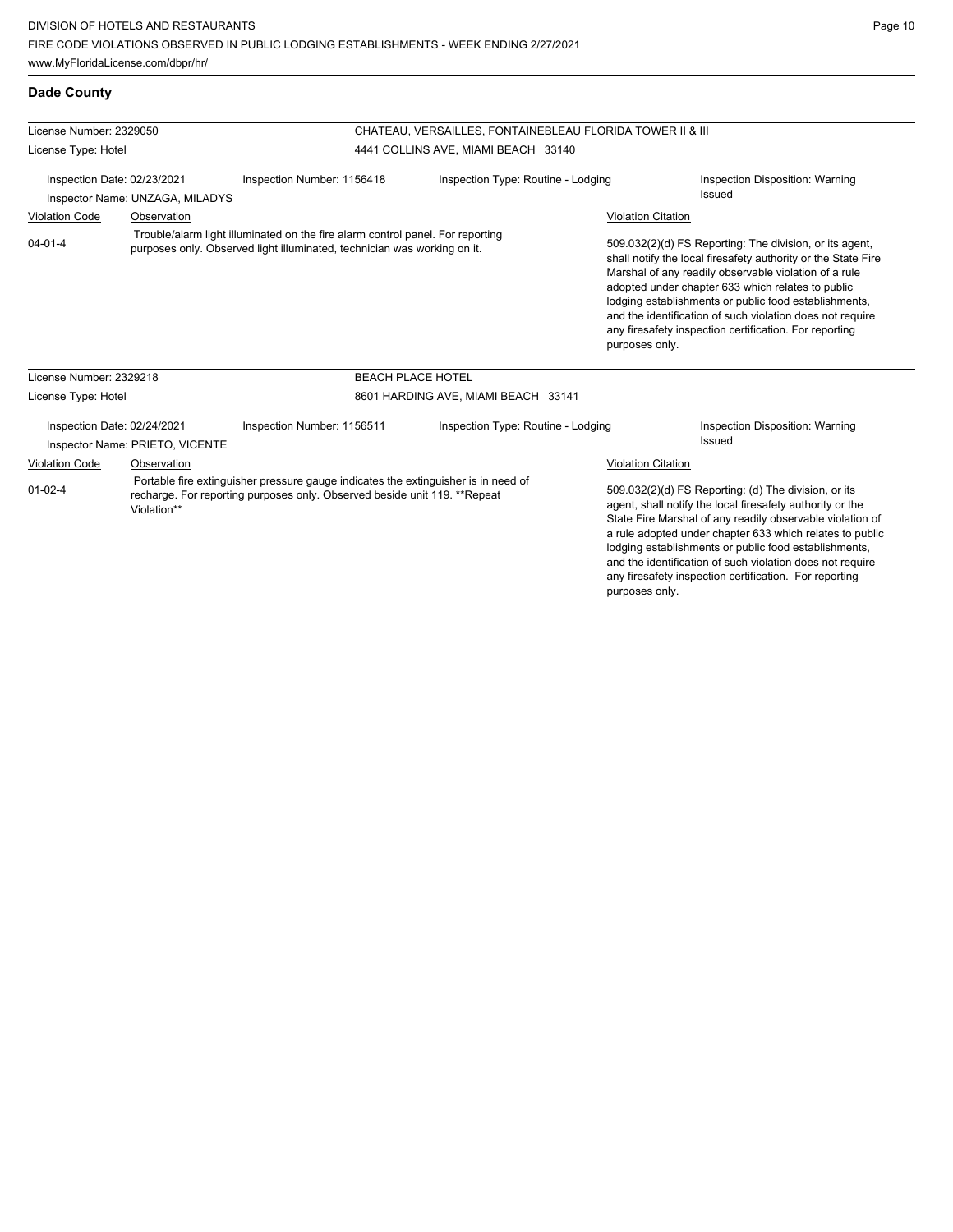# **Duval County**

| License Number: 2613425     |                                |                                                                                                                                                                                                       | PINE HILL APARTMENTS<br>7920 ORIOLE ST, JACKSONVILLE 32208 |                           |                                                                                                                                                                                                                                                                                                                                                                                                                            |  |  |
|-----------------------------|--------------------------------|-------------------------------------------------------------------------------------------------------------------------------------------------------------------------------------------------------|------------------------------------------------------------|---------------------------|----------------------------------------------------------------------------------------------------------------------------------------------------------------------------------------------------------------------------------------------------------------------------------------------------------------------------------------------------------------------------------------------------------------------------|--|--|
| License Type: Apartment     |                                |                                                                                                                                                                                                       |                                                            |                           |                                                                                                                                                                                                                                                                                                                                                                                                                            |  |  |
| Inspection Date: 02/24/2021 | Inspector Name: PERRY, DENNIS  | Inspection Number: 1511103                                                                                                                                                                            | Inspection Type: Lodging-Licensing<br>Inspection           |                           | Inspection Disposition: Inspection<br>Completed - No Further Action                                                                                                                                                                                                                                                                                                                                                        |  |  |
| <b>Violation Code</b>       | Observation                    |                                                                                                                                                                                                       |                                                            | <b>Violation Citation</b> |                                                                                                                                                                                                                                                                                                                                                                                                                            |  |  |
| $06 - 01 - 4$               |                                | Path to an exit is blocked. For reporting purposes only.<br>Large grill at end of stairway from unit 504.                                                                                             |                                                            | purposes only.            | 509.032(2)(d) FS Reporting: The division, or its agent,<br>shall notify the local firesafety authority or the State Fire<br>Marshal of any readily observable violation of a rule<br>adopted under chapter 633 which relates to public<br>lodging establishments or public food establishments,<br>and the identification of such violation does not require<br>any firesafety inspection certification. For reporting     |  |  |
| License Number: 2600052     |                                | FORT ARCO LLC                                                                                                                                                                                         |                                                            |                           |                                                                                                                                                                                                                                                                                                                                                                                                                            |  |  |
| License Type: Apartment     |                                |                                                                                                                                                                                                       | 1035 ARCO DR, JACKSONVILLE 32211                           |                           |                                                                                                                                                                                                                                                                                                                                                                                                                            |  |  |
| Inspection Date: 02/23/2021 | Inspector Name: THOMAS, PHILIP | Inspection Number: 1497339                                                                                                                                                                            | Inspection Type: Routine - Lodging                         |                           | Inspection Disposition: Inspection<br>Completed - No Further Action                                                                                                                                                                                                                                                                                                                                                        |  |  |
| Violation Code              | Observation                    |                                                                                                                                                                                                       |                                                            | <b>Violation Citation</b> |                                                                                                                                                                                                                                                                                                                                                                                                                            |  |  |
| $01-02-4$                   |                                | Portable fire extinguisher pressure gauge indicates the extinguisher is in need of<br>recharge. For reporting purposes only.<br>Fire extinguisher in laundry has gauge in red recharge zone.          |                                                            | purposes only.            | 509.032(2)(d) FS Reporting: (d) The division, or its<br>agent, shall notify the local firesafety authority or the<br>State Fire Marshal of any readily observable violation of<br>a rule adopted under chapter 633 which relates to public<br>lodging establishments or public food establishments,<br>and the identification of such violation does not require<br>any firesafety inspection certification. For reporting |  |  |
| License Number: 2603631     |                                | <b>TROLLIE LANE APTS</b>                                                                                                                                                                              |                                                            |                           |                                                                                                                                                                                                                                                                                                                                                                                                                            |  |  |
| License Type: Apartment     |                                |                                                                                                                                                                                                       | 2600 TROLLIE LN APT 10, JACKSONVILLE 322113851             |                           |                                                                                                                                                                                                                                                                                                                                                                                                                            |  |  |
| Inspection Date: 02/25/2021 | Inspector Name: THOMAS, PHILIP | Inspection Number: 1490324                                                                                                                                                                            | Inspection Type: Routine - Lodging                         |                           | Inspection Disposition: Warning<br><b>Issued</b>                                                                                                                                                                                                                                                                                                                                                                           |  |  |
| <b>Violation Code</b>       | Observation                    |                                                                                                                                                                                                       |                                                            | <b>Violation Citation</b> |                                                                                                                                                                                                                                                                                                                                                                                                                            |  |  |
| $01 - 01 - 4$               | in red overcharge zone.        | Portable fire extinguisher pressure gauge indicates the extinguisher is<br>overcharged. For reporting purposes only.<br>Fire extinguisher mounted on maintenance shed between buildings 2620 and 2600 |                                                            |                           | 509.032(2)(d) FS Reporting: (d) The division, or its<br>agent, shall notify the local firesafety authority or the<br>State Fire Marshal of any readily observable violation of<br>a rule adopted under chapter 633 which relates to public<br>lodging establishments or public food establishments,<br>and the identification of such violation does not require                                                           |  |  |

any firesafety inspection certification. For reporting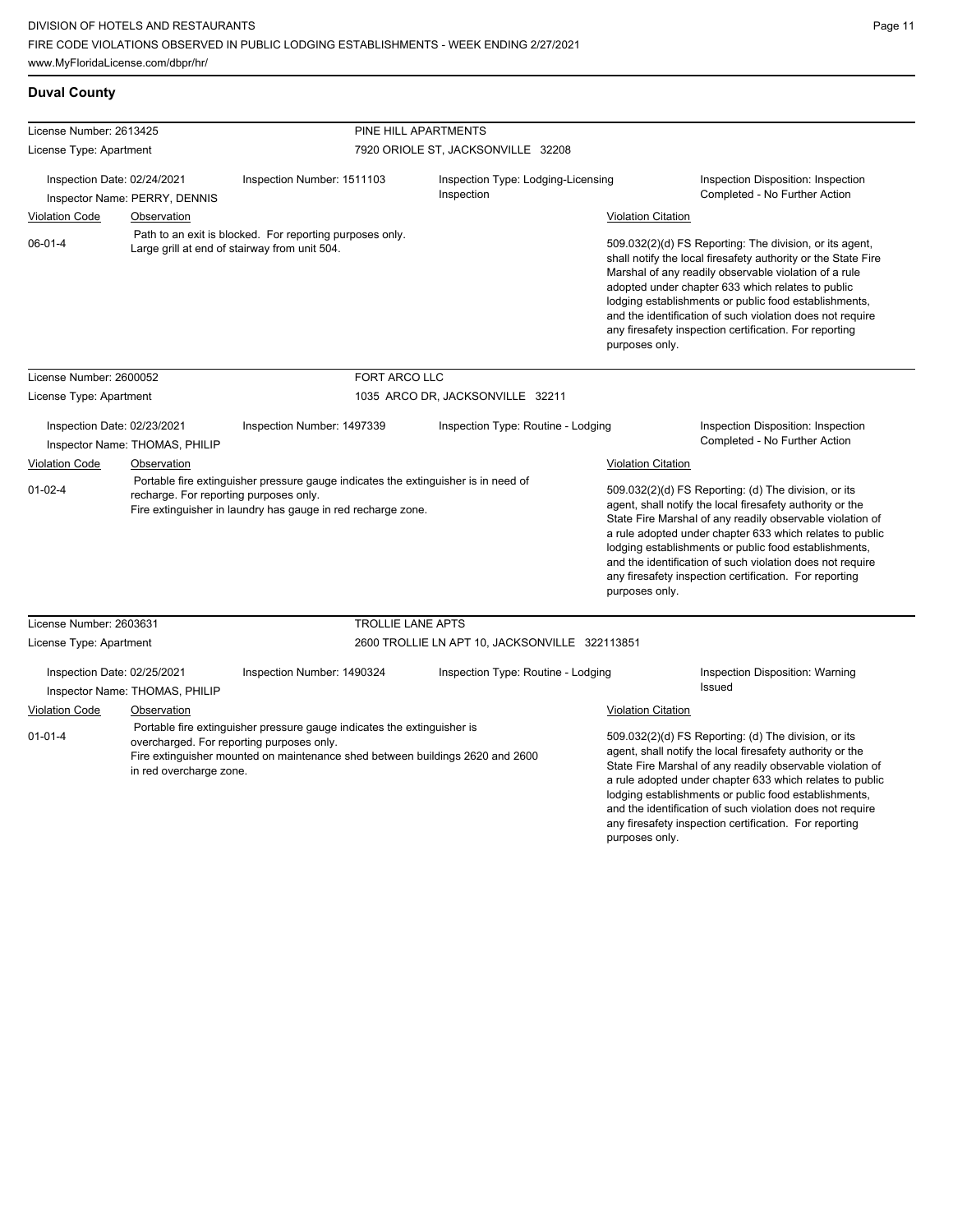|  |  |  | <b>Escambia County</b> |
|--|--|--|------------------------|
|--|--|--|------------------------|

| License Number: 2702778                                       |                   | <b>KEY WEST INN</b>                                                                                                                                                                                                                                  |                                      |                           |                                                                                                                                                                                                                                                                                                                                                                                                                                                                                                                                                                                                                                                                                                                                                                                                                                                                   |
|---------------------------------------------------------------|-------------------|------------------------------------------------------------------------------------------------------------------------------------------------------------------------------------------------------------------------------------------------------|--------------------------------------|---------------------------|-------------------------------------------------------------------------------------------------------------------------------------------------------------------------------------------------------------------------------------------------------------------------------------------------------------------------------------------------------------------------------------------------------------------------------------------------------------------------------------------------------------------------------------------------------------------------------------------------------------------------------------------------------------------------------------------------------------------------------------------------------------------------------------------------------------------------------------------------------------------|
| License Type: Motel                                           |                   |                                                                                                                                                                                                                                                      | 6900 PENSACOLA BLVD, PENSACOLA 32505 |                           |                                                                                                                                                                                                                                                                                                                                                                                                                                                                                                                                                                                                                                                                                                                                                                                                                                                                   |
| Inspection Date: 02/22/2021<br>Inspector Name: RUSSELL, SARAH |                   | Inspection Number: 1216563                                                                                                                                                                                                                           | Inspection Type: Complaint Partial   |                           | Inspection Disposition: Call Back -<br>Extension given, pending                                                                                                                                                                                                                                                                                                                                                                                                                                                                                                                                                                                                                                                                                                                                                                                                   |
| <b>Violation Code</b>                                         | Observation       |                                                                                                                                                                                                                                                      |                                      | <b>Violation Citation</b> |                                                                                                                                                                                                                                                                                                                                                                                                                                                                                                                                                                                                                                                                                                                                                                                                                                                                   |
| $04 - 02 - 4$                                                 | **Time Extended** | - From initial inspection : No smoke detector provided in guest room/unit. For<br>reporting purposes only. In room 208. - From follow-up inspection 2021-02-22:<br>- From initial inspection : Marked exit is inaccessible. In room 208 back door is |                                      |                           | 509.215(1) and (2) and 509.032(2)(d) FS Reporting:<br>509.215(1) Each guest room shall be equipped with an<br>approved listed single-station smoke detector meeting<br>the minimum requirements of NFPA-74 Standards for<br>the Installation, Maintenance and Use of Household Fire<br>Warning Equipment. (2) The building has smoke<br>detectors in each quest room individually annunciating<br>to a panel at a supervised location. 509.032(2)(d) The<br>division, or its agent, shall notify the local firesafety<br>authority or the State Fire Marshal of any readily<br>observable violation of a rule adopted under chapter 633<br>which relates to public lodging establishments or public<br>food establishments, and the identification of such<br>violation does not require any firesafety inspection<br>certification. For reporting purposes only. |
| 06-03-4                                                       |                   | unable to lock. Dead bolt stuck. For reporting purposes only. - From follow-up<br>inspection 2021-02-22: ** Time Extended**                                                                                                                          |                                      | purposes only.            | 509.032(2)(d) FS Reporting: The division, or its agent,<br>shall notify the local firesafety authority or the State Fire<br>Marshal of any readily observable violation of a rule<br>adopted under chapter 633 which relates to public<br>lodging establishments or public food establishments.<br>and the identification of such violation does not require<br>any firesafety inspection certification. For reporting                                                                                                                                                                                                                                                                                                                                                                                                                                            |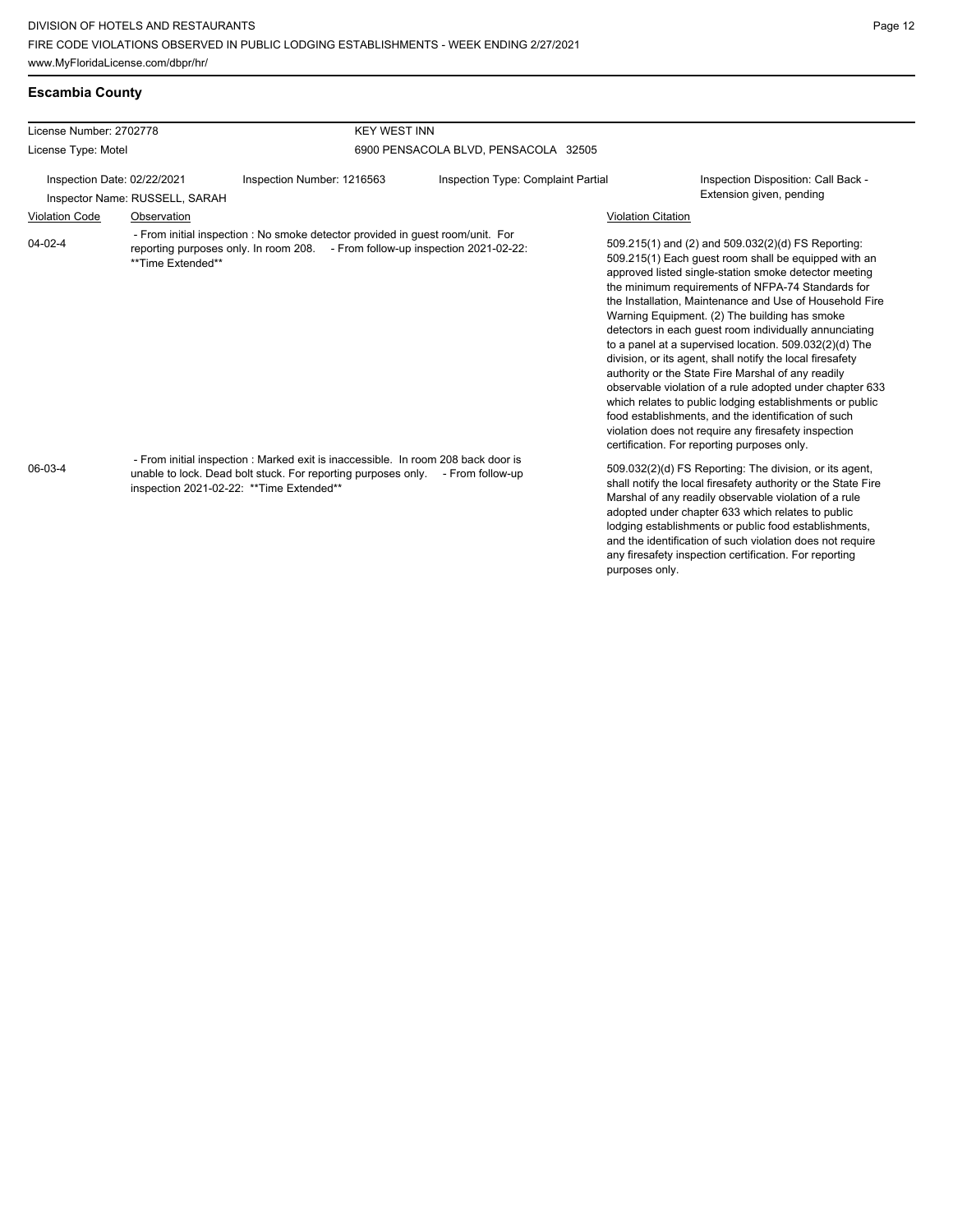| misporough county                                                                                                                                                                                                                                                                                                                                |                    |                                                                                                                                                                    |                                                  |                                                                                                                                                                                                                                                                                                                                                                                                                                                                                                                                                                                                                                                                                                                              |
|--------------------------------------------------------------------------------------------------------------------------------------------------------------------------------------------------------------------------------------------------------------------------------------------------------------------------------------------------|--------------------|--------------------------------------------------------------------------------------------------------------------------------------------------------------------|--------------------------------------------------|------------------------------------------------------------------------------------------------------------------------------------------------------------------------------------------------------------------------------------------------------------------------------------------------------------------------------------------------------------------------------------------------------------------------------------------------------------------------------------------------------------------------------------------------------------------------------------------------------------------------------------------------------------------------------------------------------------------------------|
| License Number: 3913678                                                                                                                                                                                                                                                                                                                          |                    |                                                                                                                                                                    | HYATT PLACE / HYATT HOUSE TAMPA DOWNTOWN         |                                                                                                                                                                                                                                                                                                                                                                                                                                                                                                                                                                                                                                                                                                                              |
| License Type: Hotel                                                                                                                                                                                                                                                                                                                              |                    |                                                                                                                                                                    | 325 N FLORIDA AVE, TAMPA 33602                   |                                                                                                                                                                                                                                                                                                                                                                                                                                                                                                                                                                                                                                                                                                                              |
| Inspection Date: 02/22/2021                                                                                                                                                                                                                                                                                                                      |                    | Inspection Number: 1158043                                                                                                                                         | Inspection Type: Lodging-Licensing<br>Inspection | Inspection Disposition: Inspection<br>Completed - No Further Action                                                                                                                                                                                                                                                                                                                                                                                                                                                                                                                                                                                                                                                          |
| Inspector Name: COLEMAN, TONYA<br><b>Violation Code</b><br><b>Observation</b><br>No boiler certificate or insurance inspector's boiler report available. For reporting<br>08-03-4<br>purposes only. 2 Boilers with BTU at 1,001,000 and used as hot water heaters per<br>Chief Engineer. For reporting purposes only.<br>License Number: 3912125 |                    |                                                                                                                                                                    |                                                  | <b>Violation Citation</b>                                                                                                                                                                                                                                                                                                                                                                                                                                                                                                                                                                                                                                                                                                    |
|                                                                                                                                                                                                                                                                                                                                                  |                    |                                                                                                                                                                    |                                                  | 61C-1.004(10) FAC and 509.032(2)(d) FS Reporting:<br>61C-1.004(10) The insurance inpector's boiler report is<br>required annually for power boilers and high<br>pressure/high temperature boilers and biannually for low<br>pressure steam or vapor heating boilers. 509.032(2)(d)<br>The division, or its agent, shall notify the local firesafety<br>authority or the State Fire Marshal of any readily<br>observable violation of a rule adopted under chapter 633<br>which relates to public lodging establishments or public<br>food establishments, and the identification of such<br>violation does not require any firesafety inspection<br>certification. For reporting purposes only.                              |
|                                                                                                                                                                                                                                                                                                                                                  |                    |                                                                                                                                                                    | TAMPA LIFE PLAN VILLAGE                          |                                                                                                                                                                                                                                                                                                                                                                                                                                                                                                                                                                                                                                                                                                                              |
| License Type: Apartment                                                                                                                                                                                                                                                                                                                          |                    | 12401 N 22 ST, TAMPA 33612                                                                                                                                         |                                                  |                                                                                                                                                                                                                                                                                                                                                                                                                                                                                                                                                                                                                                                                                                                              |
| Inspection Date: 02/24/2021<br>Inspector Name: MCINTYRE, REGIS                                                                                                                                                                                                                                                                                   |                    | Inspection Number: 1511039                                                                                                                                         | Inspection Type: Lodging-Licensing<br>Inspection | <b>Inspection Disposition: Warning</b><br>Issued                                                                                                                                                                                                                                                                                                                                                                                                                                                                                                                                                                                                                                                                             |
| <b>Violation Code</b><br>$08-01-4$                                                                                                                                                                                                                                                                                                               | <b>Observation</b> | Boiler certificate or insurance inspector's boiler report expired. For reporting<br>purposes only. Boilers have been inspected, operator waiting for certificates. |                                                  | <b>Violation Citation</b><br>61C-1.004(10) FAC and 509.032(2)(d) FS Reporting:<br>61C-1.004(10) The insurance inpector's boiler report is<br>required annually for power boilers and high<br>pressure/high temperature boilers and biannually for low<br>pressure steam or vapor heating boilers. 509.032(2)(d)<br>The division, or its agent, shall notify the local firesafety<br>authority or the State Fire Marshal of any readily<br>observable violation of a rule adopted under chapter 633<br>which relates to public lodging establishments or public<br>food establishments, and the identification of such<br>violation does not require any firesafety inspection<br>certification. For reporting purposes only. |
| License Number: 3913615                                                                                                                                                                                                                                                                                                                          |                    | STAYBRIDGE SUITES TAMPA EAST/BRANDON                                                                                                                               |                                                  |                                                                                                                                                                                                                                                                                                                                                                                                                                                                                                                                                                                                                                                                                                                              |
| License Type: Hotel                                                                                                                                                                                                                                                                                                                              |                    |                                                                                                                                                                    | 3624 N FALKENBURG RD, TAMPA 33619                |                                                                                                                                                                                                                                                                                                                                                                                                                                                                                                                                                                                                                                                                                                                              |
| Inspection Date: 02/26/2021<br>Inspector Name: CANNELLA, MARK                                                                                                                                                                                                                                                                                    |                    | Inspection Number: 1158710                                                                                                                                         | Inspection Type: Complaint Full                  | Inspection Disposition: Warning<br><b>Issued</b>                                                                                                                                                                                                                                                                                                                                                                                                                                                                                                                                                                                                                                                                             |
| <b>Violation Code</b>                                                                                                                                                                                                                                                                                                                            | Observation        |                                                                                                                                                                    |                                                  | <b>Violation Citation</b>                                                                                                                                                                                                                                                                                                                                                                                                                                                                                                                                                                                                                                                                                                    |
| $08 - 01 - 4$                                                                                                                                                                                                                                                                                                                                    | purposes only.     | Boiler certificate or insurance inspector's boiler report expired. For reporting                                                                                   |                                                  | 61C-1.004(10) FAC and 509.032(2)(d) FS Reporting:<br>61C-1.004(10) The insurance inpector's boiler report is<br>required annually for power boilers and high<br>pressure/high temperature boilers and biannually for low<br>pressure steam or vapor heating boilers. 509.032(2)(d)                                                                                                                                                                                                                                                                                                                                                                                                                                           |

### **Hillsborough County**

The division, or its agent, shall notify the local firesafety authority or the State Fire Marshal of any readily observable violation of a rule adopted under chapter 633 which relates to public lodging establishments or public food establishments, and the identification of such violation does not require any firesafety inspection certification. For reporting purposes only.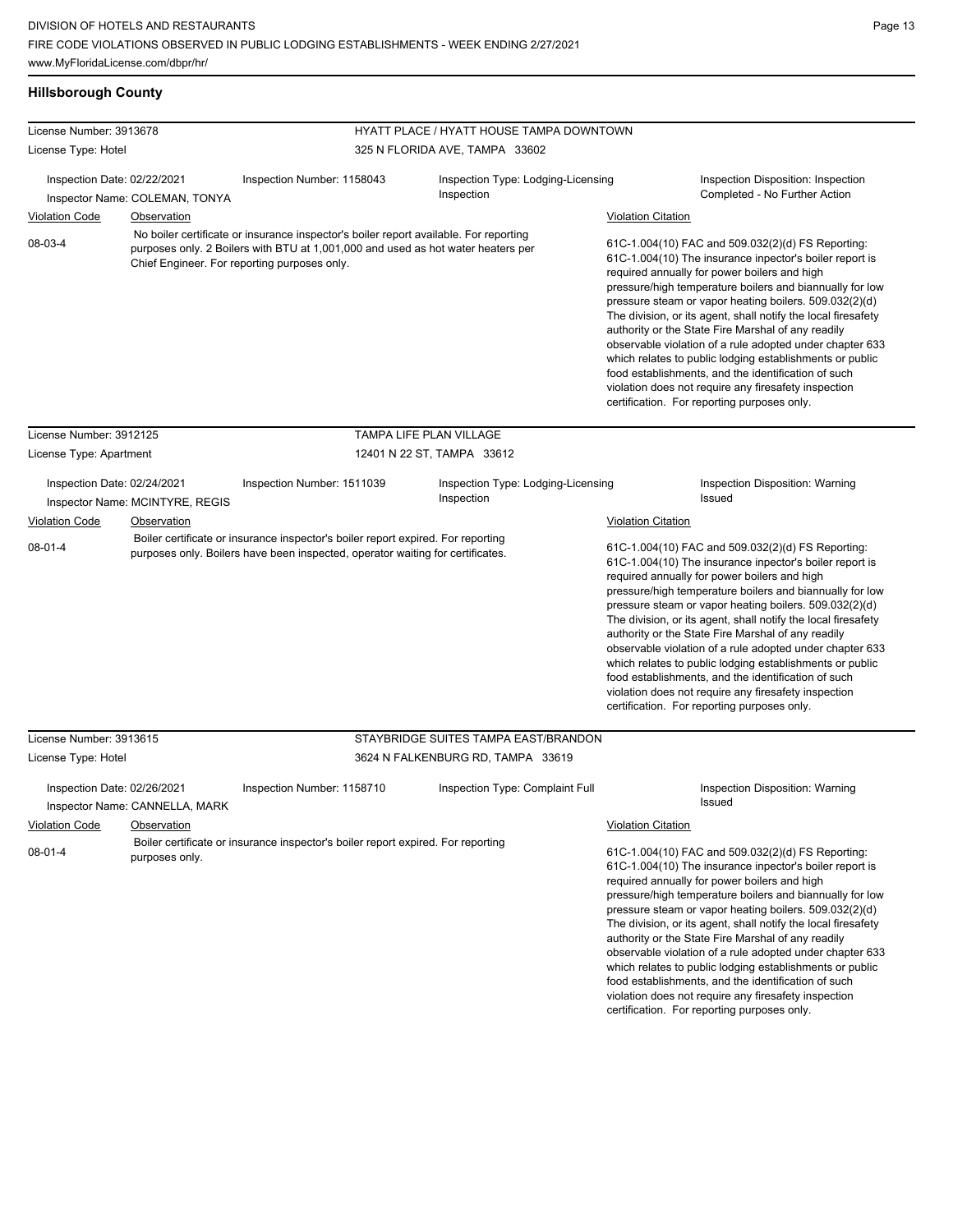any firesafety inspection certification. For reporting

| <b>Lee County</b>           |                                    |                                                                                                                                                    |                                    |                           |                                                                                                                                                                                                                                                                                                                                                                  |
|-----------------------------|------------------------------------|----------------------------------------------------------------------------------------------------------------------------------------------------|------------------------------------|---------------------------|------------------------------------------------------------------------------------------------------------------------------------------------------------------------------------------------------------------------------------------------------------------------------------------------------------------------------------------------------------------|
| License Number: 4600131     |                                    | <b>PALM VILLAS</b>                                                                                                                                 |                                    |                           |                                                                                                                                                                                                                                                                                                                                                                  |
| License Type: Apartment     |                                    |                                                                                                                                                    | 8372 BEACON BLVD, FORT MYERS 33907 |                           |                                                                                                                                                                                                                                                                                                                                                                  |
| Inspection Date: 02/18/2021 | Inspector Name: ORDONEZ, ADADBELLA | Inspection Number: 1501773                                                                                                                         | Inspection Type: Routine - Lodging |                           | Inspection Disposition: Inspection<br>Completed - No Further Action                                                                                                                                                                                                                                                                                              |
| <b>Violation Code</b>       | Observation                        |                                                                                                                                                    |                                    | <b>Violation Citation</b> |                                                                                                                                                                                                                                                                                                                                                                  |
| $01 - 02 - 4$               |                                    | Portable fire extinguisher pressure gauge indicates the extinguisher is in need of<br>recharge. For reporting purposes only. Across from unit 212. |                                    |                           | 509.032(2)(d) FS Reporting: (d) The division, or its<br>agent, shall notify the local firesafety authority or the<br>State Fire Marshal of any readily observable violation of<br>a rule adopted under chapter 633 which relates to public<br>lodging establishments or public food establishments,<br>and the identification of such violation does not require |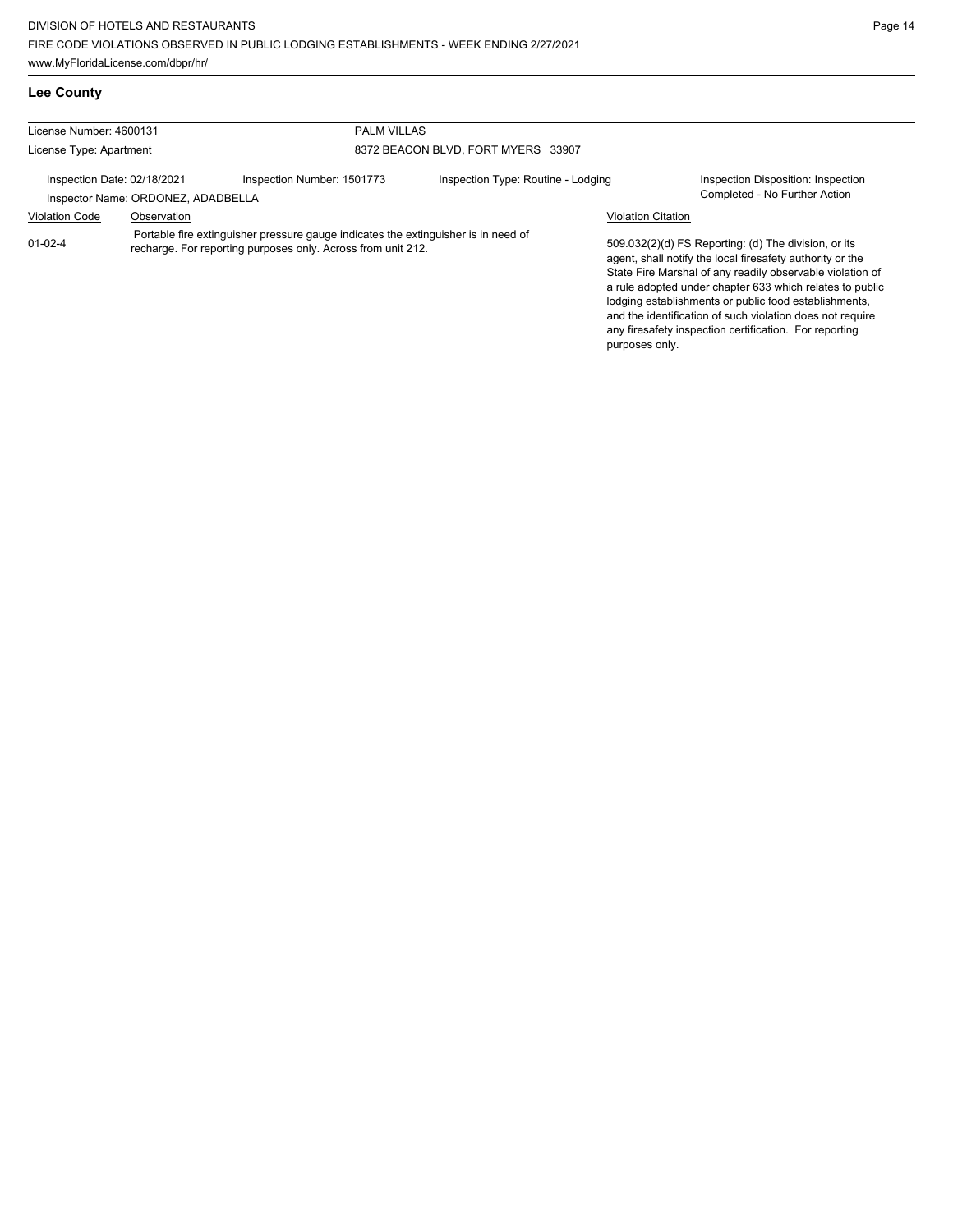| <b>Monroe County</b> |  |
|----------------------|--|
|                      |  |

| License Number: 5403186     |                                 | NYAH KEY WEST                                                                                                                |                                    |                           |                                                                                                                                                                                                                                                                                                                                                                                                                        |
|-----------------------------|---------------------------------|------------------------------------------------------------------------------------------------------------------------------|------------------------------------|---------------------------|------------------------------------------------------------------------------------------------------------------------------------------------------------------------------------------------------------------------------------------------------------------------------------------------------------------------------------------------------------------------------------------------------------------------|
| License Type: Hotel         |                                 |                                                                                                                              | 823 FLEMING ST. KEY WEST 33040     |                           |                                                                                                                                                                                                                                                                                                                                                                                                                        |
| Inspection Date: 02/22/2021 | Inspector Name: HENLEY, LATONYA | Inspection Number: 1154508                                                                                                   | Inspection Type: Routine - Lodging |                           | Inspection Disposition: Warning<br>Issued                                                                                                                                                                                                                                                                                                                                                                              |
| <b>Violation Code</b>       | Observation                     |                                                                                                                              |                                    | <b>Violation Citation</b> |                                                                                                                                                                                                                                                                                                                                                                                                                        |
| 04-01-4                     |                                 | Trouble/alarm light illuminated on the fire alarm control panel. For reporting<br>purposes only. Front counter. ** Warning** |                                    | purposes only.            | 509.032(2)(d) FS Reporting: The division, or its agent,<br>shall notify the local firesafety authority or the State Fire<br>Marshal of any readily observable violation of a rule<br>adopted under chapter 633 which relates to public<br>lodging establishments or public food establishments,<br>and the identification of such violation does not require<br>any firesafety inspection certification. For reporting |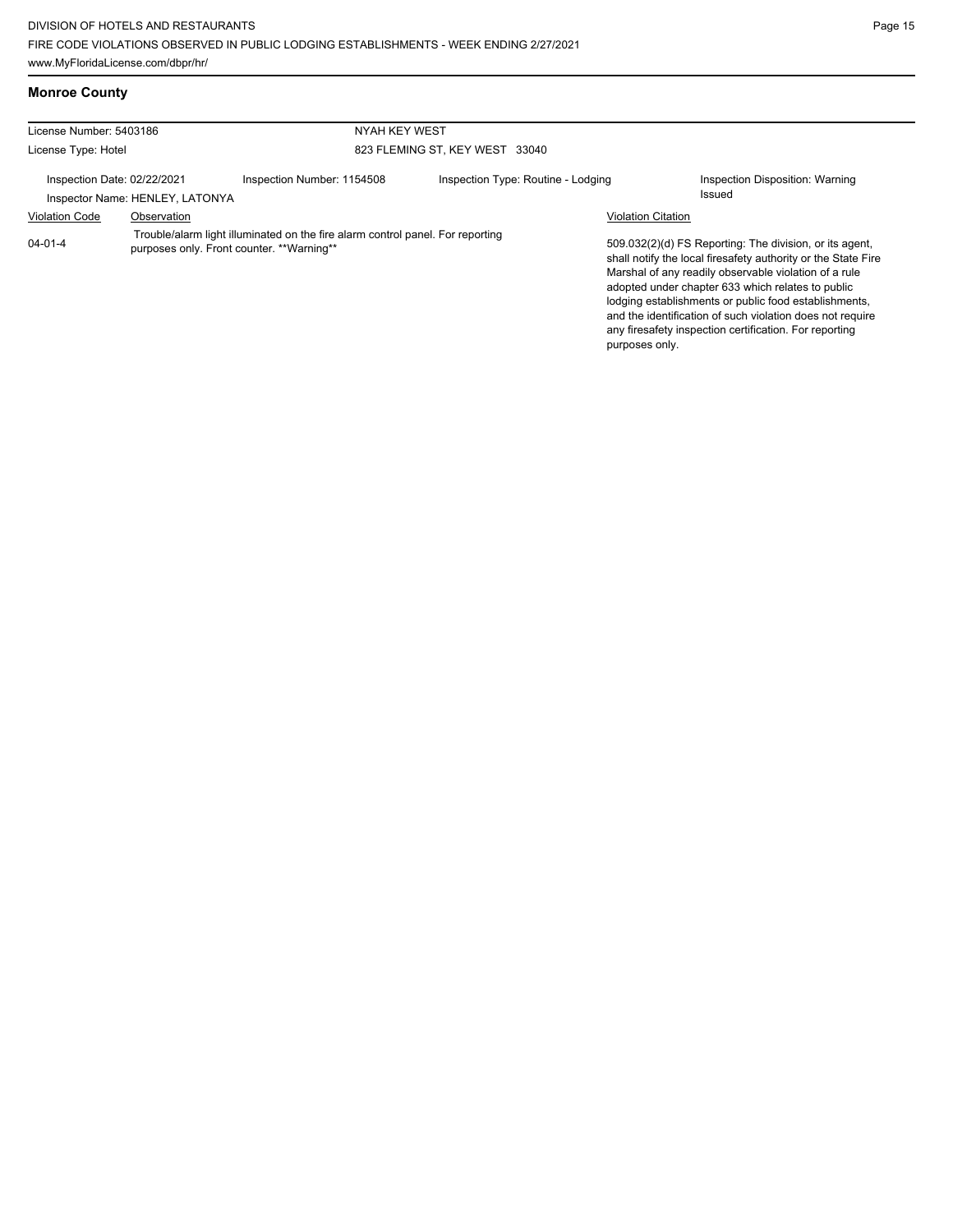# **Okaloosa County**

| License Number: 5603609                                        |                |                                                                                  | HOLIDAY INN RESORT FORT WALTON BEACH             |                           |                                                                                                                                                                                                                                                                                                                                                                                                                                                                                                                                                                                                                                                                                                 |
|----------------------------------------------------------------|----------------|----------------------------------------------------------------------------------|--------------------------------------------------|---------------------------|-------------------------------------------------------------------------------------------------------------------------------------------------------------------------------------------------------------------------------------------------------------------------------------------------------------------------------------------------------------------------------------------------------------------------------------------------------------------------------------------------------------------------------------------------------------------------------------------------------------------------------------------------------------------------------------------------|
| License Type: Hotel                                            |                |                                                                                  | 1299 MIRACLE STRIP PKWY, FORT WALTON BEACH 32548 |                           |                                                                                                                                                                                                                                                                                                                                                                                                                                                                                                                                                                                                                                                                                                 |
| Inspection Date: 02/24/2021<br>Inspector Name: ADAMSON, ROBERT |                | Inspection Number: 1158048                                                       | Inspection Type: Routine - Lodging<br>Issued     |                           | Inspection Disposition: Warning                                                                                                                                                                                                                                                                                                                                                                                                                                                                                                                                                                                                                                                                 |
| <b>Violation Code</b>                                          | Observation    |                                                                                  |                                                  | <b>Violation Citation</b> |                                                                                                                                                                                                                                                                                                                                                                                                                                                                                                                                                                                                                                                                                                 |
| $08-01-4$                                                      | purposes only. | Boiler certificate or insurance inspector's boiler report expired. For reporting |                                                  |                           | 61C-1.004(10) FAC and 509.032(2)(d) FS Reporting:<br>61C-1.004(10) The insurance inpector's boiler report is<br>required annually for power boilers and high<br>pressure/high temperature boilers and biannually for low<br>pressure steam or vapor heating boilers. 509.032(2)(d)<br>The division, or its agent, shall notify the local firesafety<br>authority or the State Fire Marshal of any readily<br>observable violation of a rule adopted under chapter 633<br>which relates to public lodging establishments or public<br>food establishments, and the identification of such<br>violation does not require any firesafety inspection<br>certification. For reporting purposes only. |
|                                                                |                |                                                                                  |                                                  |                           |                                                                                                                                                                                                                                                                                                                                                                                                                                                                                                                                                                                                                                                                                                 |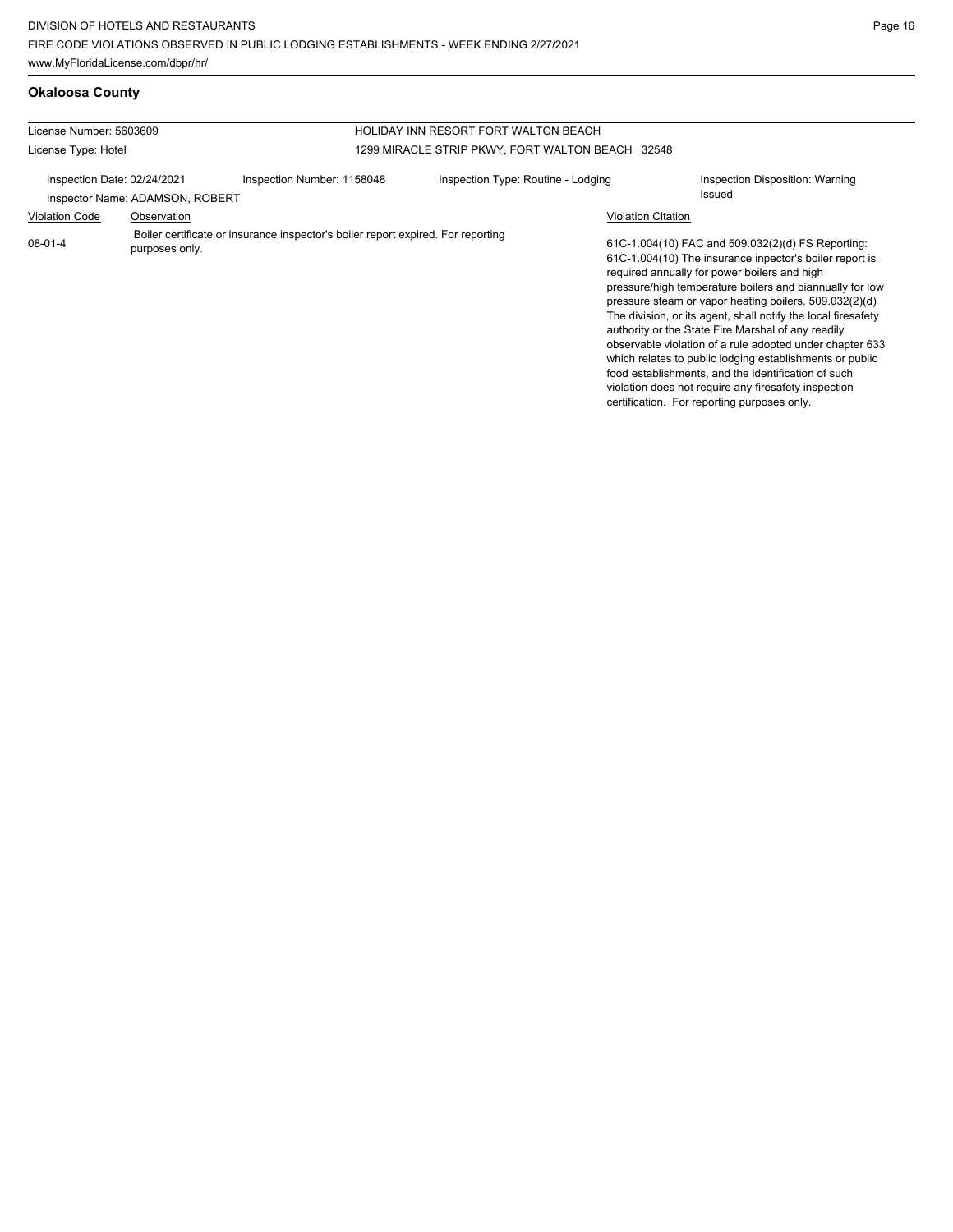# **Orange County**

| License Number: 5801619 |                                                                                 |                                                                                                                                                                     | <b>DNRK PROPERTY LLC</b>           |                                                                                                                                                                                                                                                                                                                                                                                                                                              |
|-------------------------|---------------------------------------------------------------------------------|---------------------------------------------------------------------------------------------------------------------------------------------------------------------|------------------------------------|----------------------------------------------------------------------------------------------------------------------------------------------------------------------------------------------------------------------------------------------------------------------------------------------------------------------------------------------------------------------------------------------------------------------------------------------|
| License Type: Apartment |                                                                                 |                                                                                                                                                                     | 314 BEECH AVE, ORLANDO 32805       |                                                                                                                                                                                                                                                                                                                                                                                                                                              |
|                         | Inspection Date: 02/25/2021<br>Inspector Name: DIOP, DONALD                     | Inspection Number: 1504280                                                                                                                                          | Inspection Type: Routine - Lodging | Inspection Disposition: Warning<br>Issued                                                                                                                                                                                                                                                                                                                                                                                                    |
| <b>Violation Code</b>   | Observation                                                                     |                                                                                                                                                                     |                                    | <b>Violation Citation</b>                                                                                                                                                                                                                                                                                                                                                                                                                    |
| $01 - 02 - 4$           |                                                                                 | Portable fire extinguisher pressure gauge indicates the extinguisher is in need of<br>recharge. For reporting purposes only. Near 312-B                             |                                    | 509.032(2)(d) FS Reporting: (d) The division, or its<br>agent, shall notify the local firesafety authority or the<br>State Fire Marshal of any readily observable violation of<br>a rule adopted under chapter 633 which relates to public<br>lodging establishments or public food establishments,<br>and the identification of such violation does not require<br>any firesafety inspection certification. For reporting<br>purposes only. |
| $01 - 03 - 4$           | **Repeat Violation**                                                            | Portable fire extinguisher missing from it's designated location (sign present<br>indicating designated location). For reporting purposes only. Near 316B and 316A. |                                    | 509.032(2)(d) FS Reporting: (d) The division, or its<br>agent, shall notify the local firesafety authority or the<br>State Fire Marshal of any readily observable violation of<br>a rule adopted under chapter 633 which relates to public<br>lodging establishments or public food establishments,<br>and the identification of such violation does not require<br>any firesafety inspection certification. For reporting<br>purposes only. |
| License Number: 5807872 |                                                                                 |                                                                                                                                                                     | THE ARBORS AT MAITLAND SUMMIT      |                                                                                                                                                                                                                                                                                                                                                                                                                                              |
| License Type: Apartment |                                                                                 |                                                                                                                                                                     | 8636 VILLA POINT, ORLANDO 32810    |                                                                                                                                                                                                                                                                                                                                                                                                                                              |
|                         | Inspection Date: 02/25/2021<br>Inspector Name: THORNCROFT, ROBERT               | Inspection Number: 1494467                                                                                                                                          | Inspection Type: Routine - Lodging | Inspection Disposition: Warning<br>Issued                                                                                                                                                                                                                                                                                                                                                                                                    |
| <b>Violation Code</b>   | Observation                                                                     |                                                                                                                                                                     |                                    | <b>Violation Citation</b>                                                                                                                                                                                                                                                                                                                                                                                                                    |
| $02 - 04 - 4$           |                                                                                 | Propane (LP gas) tank having a water capacity greater than 2.7 lbs. stored inside<br>the building. For reporting purposes only. Stored inside the maintenance area  |                                    | 509.032(2)(d) FS Reporting: (d) The division, or its<br>agent, shall notify the local firesafety authority or the<br>State Fire Marshal of any readily observable violation of<br>a rule adopted under chapter 633 which relates to public<br>lodging establishments or public food establishments,<br>and the identification of such violation does not require<br>any firesafety inspection certification. For reporting<br>purposes only. |
| License Number: 5811101 |                                                                                 | <b>INTOWN SUITES</b>                                                                                                                                                |                                    |                                                                                                                                                                                                                                                                                                                                                                                                                                              |
| License Type: Hotel     |                                                                                 |                                                                                                                                                                     | 736 LEE RD, ORLANDO 32810          |                                                                                                                                                                                                                                                                                                                                                                                                                                              |
| <b>Violation Code</b>   | Inspection Date: 02/24/2021<br>Inspector Name: RUTLEDGE, REBECCA<br>Observation | Inspection Number: 1158139                                                                                                                                          | Inspection Type: Routine - Lodging | Inspection Disposition: Inspection<br>Completed - No Further Action<br><b>Violation Citation</b>                                                                                                                                                                                                                                                                                                                                             |
| $04 - 01 - 4$           | purposes only.                                                                  | Trouble/alarm light illuminated on the fire alarm control panel. For reporting                                                                                      |                                    | 509.032(2)(d) FS Reporting: The division, or its agent,<br>shall notify the local firesafety authority or the State Fire<br>Marshal of any readily observable violation of a rule<br>adopted under chapter 633 which relates to public<br>lodging establishments or public food establishments,<br>and the identification of such violation does not require<br>any firesafety inspection certification. For reporting<br>purposes only.     |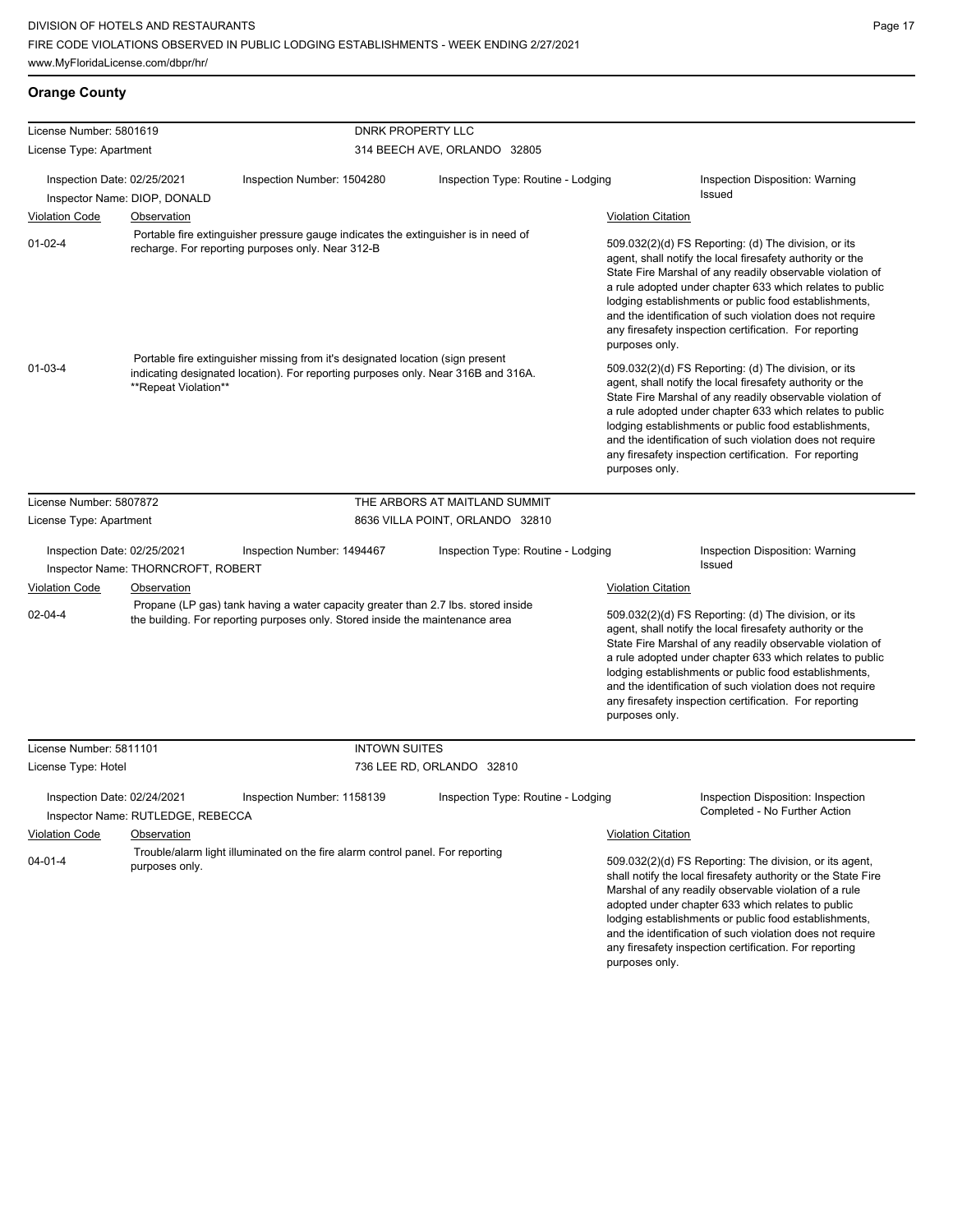any firesafety inspection certification. For reporting

| <b>Orange County</b> |
|----------------------|
|----------------------|

| License Number: 5811328                                                                                                                                                                                      |                                            |                                                                                | THE TIFFANY AT MAITLAND WEST          |                                                                                                                                                                                                                                                                                                                                                                  |                                                                                                                                                                                                                                                                                                                                                                                                                        |
|--------------------------------------------------------------------------------------------------------------------------------------------------------------------------------------------------------------|--------------------------------------------|--------------------------------------------------------------------------------|---------------------------------------|------------------------------------------------------------------------------------------------------------------------------------------------------------------------------------------------------------------------------------------------------------------------------------------------------------------------------------------------------------------|------------------------------------------------------------------------------------------------------------------------------------------------------------------------------------------------------------------------------------------------------------------------------------------------------------------------------------------------------------------------------------------------------------------------|
| License Type: Apartment                                                                                                                                                                                      |                                            |                                                                                | 9301 SUMMIT CENTRE WAY, ORLANDO 32810 |                                                                                                                                                                                                                                                                                                                                                                  |                                                                                                                                                                                                                                                                                                                                                                                                                        |
| Inspection Date: 02/26/2021<br>Inspector Name: THORNCROFT, ROBERT                                                                                                                                            |                                            | Inspection Number: 1499496                                                     | Inspection Type: Routine - Lodging    |                                                                                                                                                                                                                                                                                                                                                                  | Inspection Disposition: Warning<br><b>Issued</b>                                                                                                                                                                                                                                                                                                                                                                       |
| <b>Violation Code</b>                                                                                                                                                                                        | Observation                                |                                                                                |                                       | <b>Violation Citation</b>                                                                                                                                                                                                                                                                                                                                        |                                                                                                                                                                                                                                                                                                                                                                                                                        |
| $04 - 01 - 4$                                                                                                                                                                                                | purposes only. System in trouble           | Trouble/alarm light illuminated on the fire alarm control panel. For reporting |                                       | purposes only.                                                                                                                                                                                                                                                                                                                                                   | 509.032(2)(d) FS Reporting: The division, or its agent,<br>shall notify the local firesafety authority or the State Fire<br>Marshal of any readily observable violation of a rule<br>adopted under chapter 633 which relates to public<br>lodging establishments or public food establishments,<br>and the identification of such violation does not require<br>any firesafety inspection certification. For reporting |
| License Number: 5811225                                                                                                                                                                                      |                                            |                                                                                | <b>BARBER PARK APARTMENTS</b>         |                                                                                                                                                                                                                                                                                                                                                                  |                                                                                                                                                                                                                                                                                                                                                                                                                        |
| License Type: Apartment                                                                                                                                                                                      |                                            |                                                                                | 5300 LAKE MARGARET DR, ORLANDO 32812  |                                                                                                                                                                                                                                                                                                                                                                  |                                                                                                                                                                                                                                                                                                                                                                                                                        |
| Inspection Date: 02/24/2021                                                                                                                                                                                  | Inspector Name: FRANZ, LISA<br>Observation | Inspection Number: 1508777                                                     | Inspection Type: Routine - Lodging    | <b>Violation Citation</b>                                                                                                                                                                                                                                                                                                                                        | <b>Inspection Disposition: Warning</b><br><b>Issued</b>                                                                                                                                                                                                                                                                                                                                                                |
| <b>Violation Code</b><br>Portable fire extinguisher missing from it's designated location (sign present<br>$01 - 03 - 4$<br>indicating designated location). For reporting purposes only. B5492 by unit 1813 |                                            |                                                                                |                                       | 509.032(2)(d) FS Reporting: (d) The division, or its<br>agent, shall notify the local firesafety authority or the<br>State Fire Marshal of any readily observable violation of<br>a rule adopted under chapter 633 which relates to public<br>lodging establishments or public food establishments,<br>and the identification of such violation does not require |                                                                                                                                                                                                                                                                                                                                                                                                                        |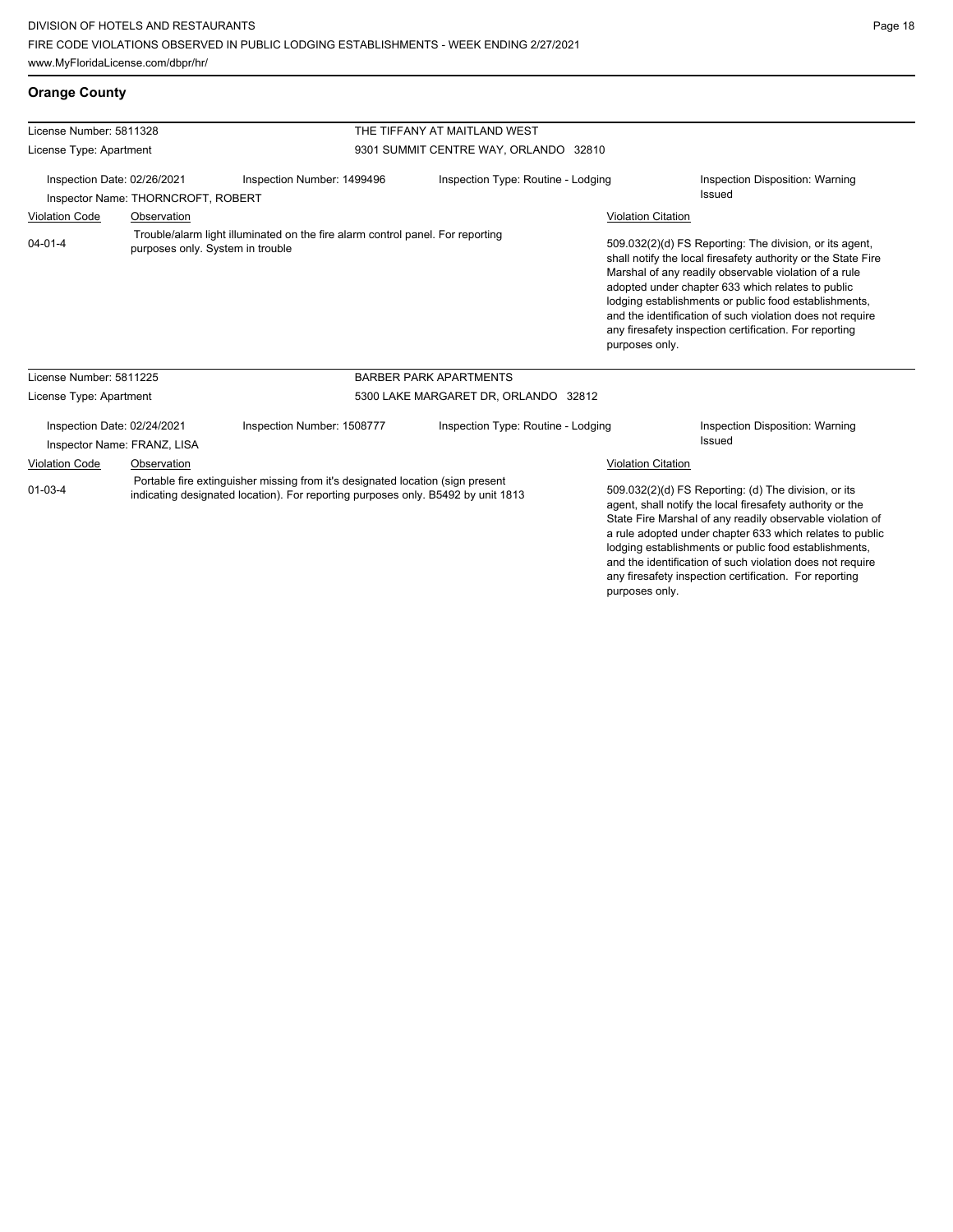# **Palm Beach County**

| License Number: 6013279     |                                               |                                                                                                                                                                       | COURTYARD BY MARRIOTT WEST PALM BEACH AIRPORT |                           |                                                                                                                                                                                                                                                                                                                                                                                                                                                                                                                                                                                                                                                                                                 |
|-----------------------------|-----------------------------------------------|-----------------------------------------------------------------------------------------------------------------------------------------------------------------------|-----------------------------------------------|---------------------------|-------------------------------------------------------------------------------------------------------------------------------------------------------------------------------------------------------------------------------------------------------------------------------------------------------------------------------------------------------------------------------------------------------------------------------------------------------------------------------------------------------------------------------------------------------------------------------------------------------------------------------------------------------------------------------------------------|
| License Type: Hotel         |                                               |                                                                                                                                                                       | 1800 CENTRE PARK DR E, WEST PALM BEACH 33401  |                           |                                                                                                                                                                                                                                                                                                                                                                                                                                                                                                                                                                                                                                                                                                 |
| Inspection Date: 02/11/2021 | Inspector Name: LANZALOTTO, JR                | Inspection Number: 1158684                                                                                                                                            | Inspection Type: Routine - Lodging            |                           | <b>Inspection Disposition: Warning</b><br>Issued                                                                                                                                                                                                                                                                                                                                                                                                                                                                                                                                                                                                                                                |
| <b>Violation Code</b>       | Observation                                   |                                                                                                                                                                       |                                               | <b>Violation Citation</b> |                                                                                                                                                                                                                                                                                                                                                                                                                                                                                                                                                                                                                                                                                                 |
| $04 - 01 - 4$               | order has been put in.<br>Priority: Reporting | Observed: Trouble/alarm light illuminated on the fire alarm control panel. For<br>reporting purposes only. Unit is giving trouble signs due to faulty equipment. Work |                                               | purposes only.            | 509.032(2)(d) FS Reporting: The division, or its agent,<br>shall notify the local firesafety authority or the State Fire<br>Marshal of any readily observable violation of a rule<br>adopted under chapter 633 which relates to public<br>lodging establishments or public food establishments,<br>and the identification of such violation does not require<br>any firesafety inspection certification. For reporting                                                                                                                                                                                                                                                                          |
| $08 - 01 - 4$               | Reporting                                     | Observed: Boiler certificate or insurance inspector's boiler report expired. For<br>reporting purposes only. Both boiler certificates expired on 1-10-2020 Priority:  |                                               |                           | 61C-1.004(10) FAC and 509.032(2)(d) FS Reporting:<br>61C-1.004(10) The insurance inpector's boiler report is<br>required annually for power boilers and high<br>pressure/high temperature boilers and biannually for low<br>pressure steam or vapor heating boilers. 509.032(2)(d)<br>The division, or its agent, shall notify the local firesafety<br>authority or the State Fire Marshal of any readily<br>observable violation of a rule adopted under chapter 633<br>which relates to public lodging establishments or public<br>food establishments, and the identification of such<br>violation does not require any firesafety inspection<br>certification. For reporting purposes only. |
| License Number: 6014001     |                                               |                                                                                                                                                                       | HAMPTON INN WEST PALM BEACH CENTRAL AIRPORT   |                           |                                                                                                                                                                                                                                                                                                                                                                                                                                                                                                                                                                                                                                                                                                 |
| License Type: Hotel         |                                               |                                                                                                                                                                       | 1601 WORTHINGTON RD, WEST PALM BEACH 33409    |                           |                                                                                                                                                                                                                                                                                                                                                                                                                                                                                                                                                                                                                                                                                                 |
| Inspection Date: 02/26/2021 | Inspector Name: DE JESUS, ARLENNY             | Inspection Number: 1157599                                                                                                                                            | Inspection Type: Routine - Lodging            |                           | Inspection Disposition: Warning<br><b>Issued</b>                                                                                                                                                                                                                                                                                                                                                                                                                                                                                                                                                                                                                                                |
| <b>Violation Code</b>       | Observation                                   |                                                                                                                                                                       |                                               | <b>Violation Citation</b> |                                                                                                                                                                                                                                                                                                                                                                                                                                                                                                                                                                                                                                                                                                 |
| $08 - 01 - 4$               | purposes only.<br>01/15/2021.                 | Boiler certificate or insurance inspector's boiler report expired. For reporting<br>Boiler certificates expired B00068068 exp 01/15/2021 & B00067957 exp              |                                               |                           | 61C-1.004(10) FAC and 509.032(2)(d) FS Reporting:<br>61C-1.004(10) The insurance inpector's boiler report is<br>required annually for power boilers and high<br>pressure/high temperature boilers and biannually for low<br>pressure steam or vapor heating boilers. 509.032(2)(d)<br>The division, or its agent, shall notify the local firesafety<br>authority or the State Fire Marshal of any readily<br>observable violation of a rule adopted under chapter 633<br>which relates to public lodging establishments or public<br>food establishments, and the identification of such<br>violation does not require any firesafety inspection<br>certification. For reporting purposes only. |
| License Number: 6007726     |                                               |                                                                                                                                                                       | RESIDENCE INN BY MARRIOTT                     |                           |                                                                                                                                                                                                                                                                                                                                                                                                                                                                                                                                                                                                                                                                                                 |
| License Type: Hotel         |                                               |                                                                                                                                                                       | 525 NW 77TH ST., BOCA RATON 33427             |                           |                                                                                                                                                                                                                                                                                                                                                                                                                                                                                                                                                                                                                                                                                                 |
| Inspection Date: 02/22/2021 | Inspector Name: KHATOON, BEGUM                | Inspection Number: 1157590                                                                                                                                            | Inspection Type: Routine - Lodging            |                           | <b>Inspection Disposition: Warning</b><br>Issued                                                                                                                                                                                                                                                                                                                                                                                                                                                                                                                                                                                                                                                |
| <b>Violation Code</b>       | Observation                                   |                                                                                                                                                                       |                                               | <b>Violation Citation</b> |                                                                                                                                                                                                                                                                                                                                                                                                                                                                                                                                                                                                                                                                                                 |
| $04 - 07 - 4$               |                                               | Trouble/alarm light illuminated on the smoke detector panel connected to the fire<br>alarm system. For reporting purposes only.                                       |                                               |                           | 509.032(2)(d) FS Reporting: The division, or its agent,<br>shall notify the local firesafety authority or the State Fire<br>Marshal of any readily observable violation of a rule<br>adopted under chapter 633 which relates to public<br>lodging establishments or public food establishments,<br>and the identification of such violation does not require                                                                                                                                                                                                                                                                                                                                    |

any firesafety inspection certification. For reporting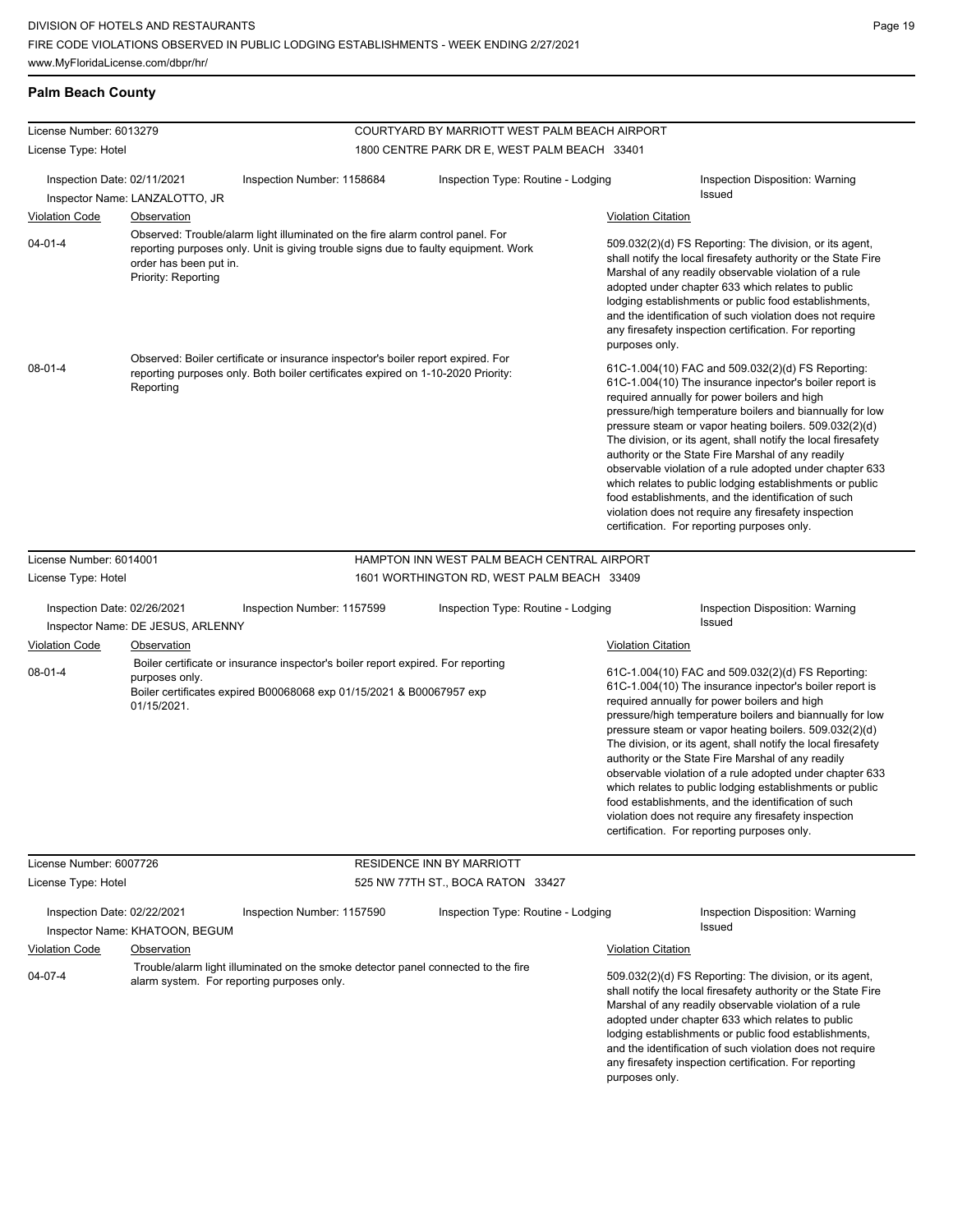| License Number: 6002759<br>License Type: Motel                  |                              |                                                                                                                                                                                                                | <b>CONGRESS MOTEL AND APARTMENTS</b>  |                                                                                                                                                                                                                                                                                                                                                                                                                                          |                                                                                                                                                                                                                                                                                                                                                                                                                                          |  |
|-----------------------------------------------------------------|------------------------------|----------------------------------------------------------------------------------------------------------------------------------------------------------------------------------------------------------------|---------------------------------------|------------------------------------------------------------------------------------------------------------------------------------------------------------------------------------------------------------------------------------------------------------------------------------------------------------------------------------------------------------------------------------------------------------------------------------------|------------------------------------------------------------------------------------------------------------------------------------------------------------------------------------------------------------------------------------------------------------------------------------------------------------------------------------------------------------------------------------------------------------------------------------------|--|
|                                                                 |                              |                                                                                                                                                                                                                | 4787 S CONGRESS AVE, LAKE WORTH 33461 |                                                                                                                                                                                                                                                                                                                                                                                                                                          |                                                                                                                                                                                                                                                                                                                                                                                                                                          |  |
| Inspection Date: 02/26/2021<br>Inspector Name: GONZALEZ, DENNIS |                              | Inspection Number: 1215997                                                                                                                                                                                     | Inspection Type: Routine - Lodging    |                                                                                                                                                                                                                                                                                                                                                                                                                                          | Inspection Disposition: Inspection<br>Completed - No Further Action                                                                                                                                                                                                                                                                                                                                                                      |  |
| <b>Violation Code</b><br>Observation                            |                              |                                                                                                                                                                                                                |                                       |                                                                                                                                                                                                                                                                                                                                                                                                                                          | <b>Violation Citation</b>                                                                                                                                                                                                                                                                                                                                                                                                                |  |
| $06-02-4$                                                       |                              | Door marked as an exit is blocked. For reporting purposes only. Exit gates all<br>chained closed, was instructed to removed chains on exits.                                                                   |                                       |                                                                                                                                                                                                                                                                                                                                                                                                                                          | 509.032(2)(d) FS Reporting: The division, or its agent,<br>shall notify the local firesafety authority or the State Fire<br>Marshal of any readily observable violation of a rule<br>adopted under chapter 633 which relates to public<br>lodging establishments or public food establishments,<br>and the identification of such violation does not require<br>any firesafety inspection certification. For reporting<br>purposes only. |  |
| License Number: 6000929                                         |                              | <b>BREAKERS HOTEL</b>                                                                                                                                                                                          |                                       |                                                                                                                                                                                                                                                                                                                                                                                                                                          |                                                                                                                                                                                                                                                                                                                                                                                                                                          |  |
| License Type: Hotel                                             |                              |                                                                                                                                                                                                                | 1 S COUNTY RD, PALM BEACH 33480       |                                                                                                                                                                                                                                                                                                                                                                                                                                          |                                                                                                                                                                                                                                                                                                                                                                                                                                          |  |
| Inspection Date: 02/26/2021                                     | Inspector Name: AHLE, ROBERT | Inspection Number: 1155323                                                                                                                                                                                     | Inspection Type: Routine - Lodging    |                                                                                                                                                                                                                                                                                                                                                                                                                                          | Inspection Disposition: Inspection<br>Completed - No Further Action                                                                                                                                                                                                                                                                                                                                                                      |  |
| <b>Violation Code</b>                                           | Observation                  |                                                                                                                                                                                                                |                                       | <b>Violation Citation</b>                                                                                                                                                                                                                                                                                                                                                                                                                |                                                                                                                                                                                                                                                                                                                                                                                                                                          |  |
| $04 - 01 - 4$                                                   |                              | Trouble/alarm light illuminated on the fire alarm control panel. For reporting<br>purposes only. Observed floor mezzanine stairwell M.<br>System is on bypass, service is on site. **Corrective Action Taken** |                                       | 509.032(2)(d) FS Reporting: The division, or its agent,<br>shall notify the local firesafety authority or the State Fire<br>Marshal of any readily observable violation of a rule<br>adopted under chapter 633 which relates to public<br>lodging establishments or public food establishments,<br>and the identification of such violation does not require<br>any firesafety inspection certification. For reporting<br>purposes only. |                                                                                                                                                                                                                                                                                                                                                                                                                                          |  |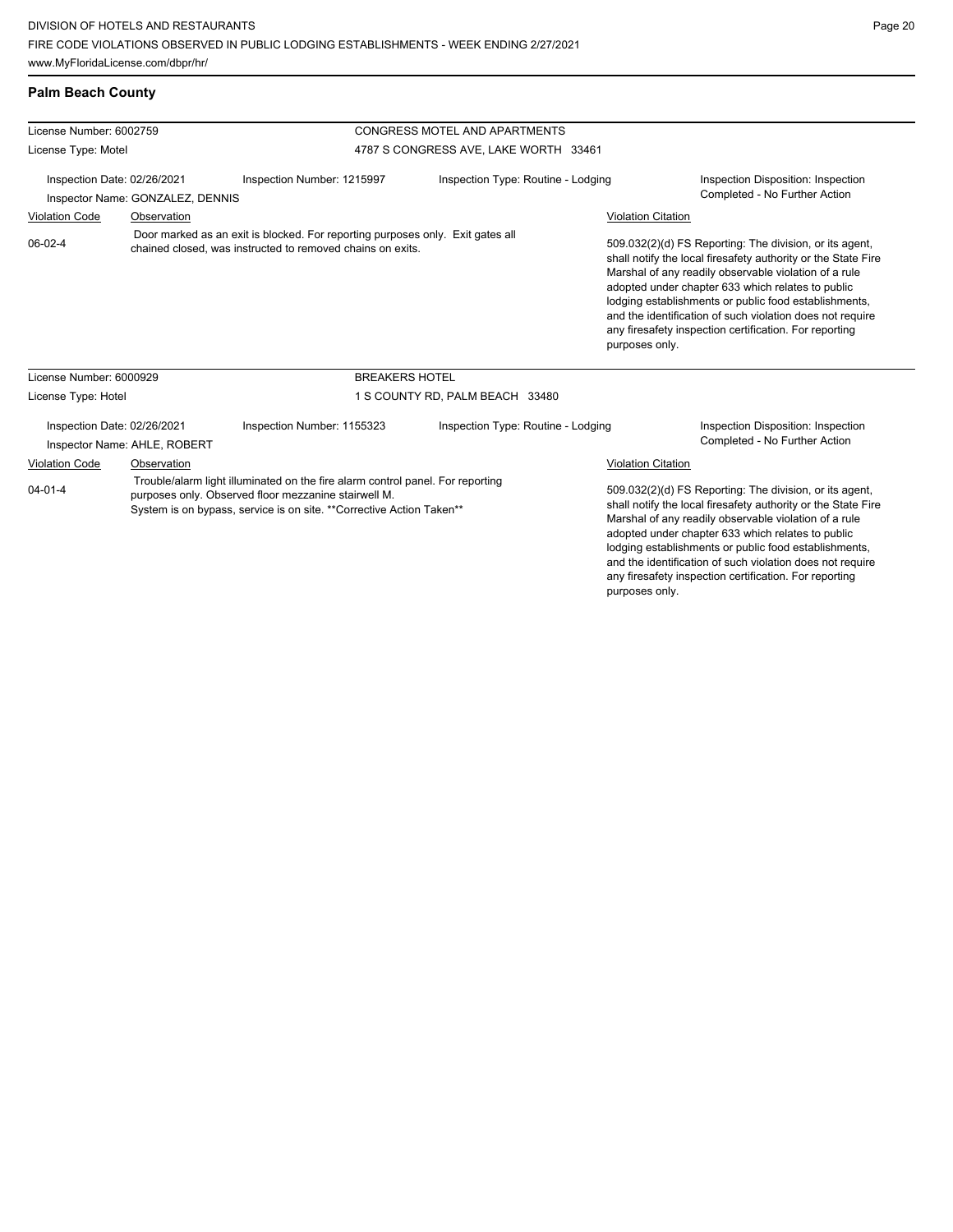| <b>Pinellas County</b>      |                                                                                                                                                                                                                                                    |                                                                                                                                                                     |                                              |                                                                                                                                                                                                                                                                                                                                                                                                                                              |                                                                                                                                                                                                                                                                                                                                                                                                                            |
|-----------------------------|----------------------------------------------------------------------------------------------------------------------------------------------------------------------------------------------------------------------------------------------------|---------------------------------------------------------------------------------------------------------------------------------------------------------------------|----------------------------------------------|----------------------------------------------------------------------------------------------------------------------------------------------------------------------------------------------------------------------------------------------------------------------------------------------------------------------------------------------------------------------------------------------------------------------------------------------|----------------------------------------------------------------------------------------------------------------------------------------------------------------------------------------------------------------------------------------------------------------------------------------------------------------------------------------------------------------------------------------------------------------------------|
| License Number: 6205754     |                                                                                                                                                                                                                                                    | THE FOUR OAKS APTS                                                                                                                                                  |                                              |                                                                                                                                                                                                                                                                                                                                                                                                                                              |                                                                                                                                                                                                                                                                                                                                                                                                                            |
| License Type: Apartment     |                                                                                                                                                                                                                                                    |                                                                                                                                                                     | 462 77 AVE N, ST. PETERSBURG 33702           |                                                                                                                                                                                                                                                                                                                                                                                                                                              |                                                                                                                                                                                                                                                                                                                                                                                                                            |
| Inspection Date: 02/25/2021 |                                                                                                                                                                                                                                                    | Inspection Number: 1497946                                                                                                                                          | Inspection Type: Routine - Lodging           |                                                                                                                                                                                                                                                                                                                                                                                                                                              | Inspection Disposition: Inspection                                                                                                                                                                                                                                                                                                                                                                                         |
|                             | Inspector Name: LOZANO, KELVIN                                                                                                                                                                                                                     |                                                                                                                                                                     |                                              |                                                                                                                                                                                                                                                                                                                                                                                                                                              | Completed - No Further Action                                                                                                                                                                                                                                                                                                                                                                                              |
| <b>Violation Code</b>       | <b>Observation</b>                                                                                                                                                                                                                                 |                                                                                                                                                                     |                                              | <b>Violation Citation</b>                                                                                                                                                                                                                                                                                                                                                                                                                    |                                                                                                                                                                                                                                                                                                                                                                                                                            |
| $01 - 05 - 4$               | Portable fire extinguisher obstructed/not accessible. For reporting purposes only.<br>View obstructed to fire extinguisher charge zone due tag being in front of it outside<br>of apartment 10. Outside of apartment 1 unable to view charge zone. |                                                                                                                                                                     |                                              | 509.032(2)(d) FS Reporting: (d) The division, or its<br>agent, shall notify the local firesafety authority or the<br>State Fire Marshal of any readily observable violation of<br>a rule adopted under chapter 633 which relates to public<br>lodging establishments or public food establishments,<br>and the identification of such violation does not require<br>any firesafety inspection certification. For reporting<br>purposes only. |                                                                                                                                                                                                                                                                                                                                                                                                                            |
| License Number: 6216079     |                                                                                                                                                                                                                                                    |                                                                                                                                                                     | JEFFERSON MANOR APARTMENTS                   |                                                                                                                                                                                                                                                                                                                                                                                                                                              |                                                                                                                                                                                                                                                                                                                                                                                                                            |
| License Type: Apartment     |                                                                                                                                                                                                                                                    |                                                                                                                                                                     | 209 NW JEFFERSON CIR N, ST. PETERSBURG 33702 |                                                                                                                                                                                                                                                                                                                                                                                                                                              |                                                                                                                                                                                                                                                                                                                                                                                                                            |
| Inspection Date: 02/25/2021 |                                                                                                                                                                                                                                                    | Inspection Number: 1506776                                                                                                                                          | Inspection Type: Routine - Lodging           |                                                                                                                                                                                                                                                                                                                                                                                                                                              | Inspection Disposition: Inspection<br>Completed - No Further Action                                                                                                                                                                                                                                                                                                                                                        |
| <b>Violation Code</b>       | Inspector Name: LOZANO, KELVIN<br>Observation                                                                                                                                                                                                      |                                                                                                                                                                     |                                              |                                                                                                                                                                                                                                                                                                                                                                                                                                              |                                                                                                                                                                                                                                                                                                                                                                                                                            |
|                             |                                                                                                                                                                                                                                                    | Portable fire extinguisher locked in a box with no means of access to the fire                                                                                      |                                              | <b>Violation Citation</b>                                                                                                                                                                                                                                                                                                                                                                                                                    |                                                                                                                                                                                                                                                                                                                                                                                                                            |
| $01 - 06 - 4$               |                                                                                                                                                                                                                                                    | extinguisher. For reporting purposes only. Outside unit 3. No mallet.                                                                                               |                                              | 509.032(2)(d) FS Reporting: (d) The division, or its<br>agent, shall notify the local firesafety authority or the<br>State Fire Marshal of any readily observable violation of<br>a rule adopted under chapter 633 which relates to public<br>lodging establishments or public food establishments,<br>and the identification of such violation does not require<br>any firesafety inspection certification. For reporting<br>purposes only. |                                                                                                                                                                                                                                                                                                                                                                                                                            |
| License Number: 6205263     |                                                                                                                                                                                                                                                    |                                                                                                                                                                     | <b>GRANADA GATES EAST</b>                    |                                                                                                                                                                                                                                                                                                                                                                                                                                              |                                                                                                                                                                                                                                                                                                                                                                                                                            |
| License Type: Apartment     |                                                                                                                                                                                                                                                    |                                                                                                                                                                     | 450 N 76 AVE, ST PETERSBURG 337025340        |                                                                                                                                                                                                                                                                                                                                                                                                                                              |                                                                                                                                                                                                                                                                                                                                                                                                                            |
| Inspection Date: 02/24/2021 | Inspector Name: LOZANO, KELVIN                                                                                                                                                                                                                     | Inspection Number: 1500164                                                                                                                                          | Inspection Type: Routine - Lodging           |                                                                                                                                                                                                                                                                                                                                                                                                                                              | Inspection Disposition: Inspection<br>Completed - No Further Action                                                                                                                                                                                                                                                                                                                                                        |
| <b>Violation Code</b>       | Observation                                                                                                                                                                                                                                        |                                                                                                                                                                     |                                              | <b>Violation Citation</b>                                                                                                                                                                                                                                                                                                                                                                                                                    |                                                                                                                                                                                                                                                                                                                                                                                                                            |
| $01 - 02 - 4$               | to apartment 302e                                                                                                                                                                                                                                  | Portable fire extinguisher pressure gauge indicates the extinguisher is in need of<br>recharge. For reporting purposes only. Between apartments 210e and 211e. Next |                                              | purposes only.                                                                                                                                                                                                                                                                                                                                                                                                                               | 509.032(2)(d) FS Reporting: (d) The division, or its<br>agent, shall notify the local firesafety authority or the<br>State Fire Marshal of any readily observable violation of<br>a rule adopted under chapter 633 which relates to public<br>lodging establishments or public food establishments,<br>and the identification of such violation does not require<br>any firesafety inspection certification. For reporting |
| $01 - 04 - 4$               | only. Between apartment 208e and 209e.                                                                                                                                                                                                             | No portable fire extinguisher present on the premises. For reporting purposes                                                                                       |                                              | purposes only.                                                                                                                                                                                                                                                                                                                                                                                                                               | 509.032(2)(d) FS Reporting: (d) The division, or its<br>agent, shall notify the local firesafety authority or the<br>State Fire Marshal of any readily observable violation of<br>a rule adopted under chapter 633 which relates to public<br>lodging establishments or public food establishments,<br>and the identification of such violation does not require<br>any firesafety inspection certification. For reporting |
| $01 - 05 - 4$               | Plastic covering is not see-through.                                                                                                                                                                                                               | Portable fire extinguisher obstructed/not accessible. For reporting purposes only.<br>View obstructed between apartments 103 and 104, 205 and 204, 308 and 309.     |                                              | purposes only.                                                                                                                                                                                                                                                                                                                                                                                                                               | 509.032(2)(d) FS Reporting: (d) The division, or its<br>agent, shall notify the local firesafety authority or the<br>State Fire Marshal of any readily observable violation of<br>a rule adopted under chapter 633 which relates to public<br>lodging establishments or public food establishments,<br>and the identification of such violation does not require<br>any firesafety inspection certification. For reporting |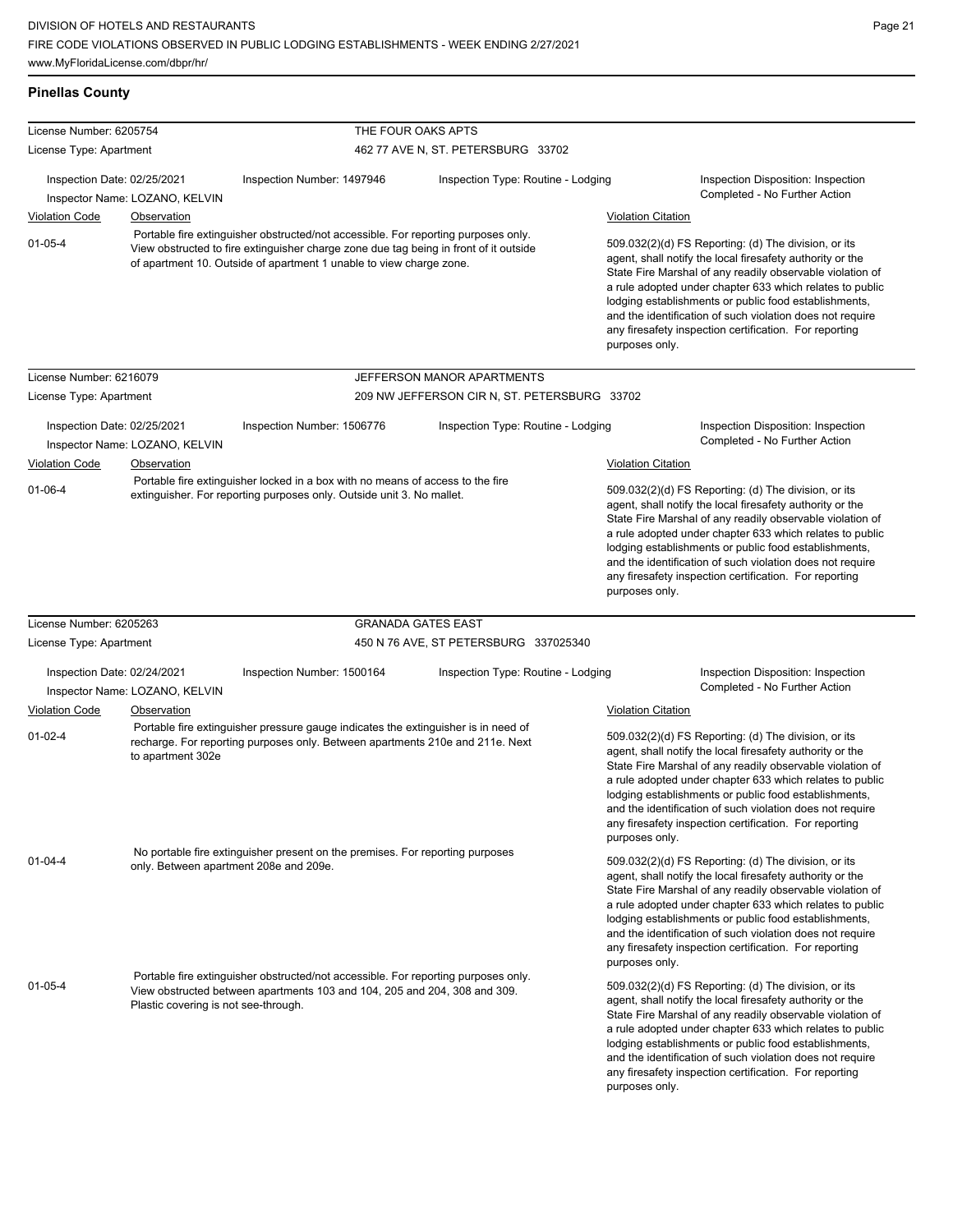| <b>Pinellas County</b> |  |
|------------------------|--|
|------------------------|--|

| License Number: 6202308     |                                |                                                                                                                                                                                                                                                      | <b>GRANADA GATES WEST</b>             |                                                                                                                                                                                                                                                                                                                                                                                                                                              |  |  |  |
|-----------------------------|--------------------------------|------------------------------------------------------------------------------------------------------------------------------------------------------------------------------------------------------------------------------------------------------|---------------------------------------|----------------------------------------------------------------------------------------------------------------------------------------------------------------------------------------------------------------------------------------------------------------------------------------------------------------------------------------------------------------------------------------------------------------------------------------------|--|--|--|
| License Type: Apartment     |                                |                                                                                                                                                                                                                                                      | 600 N 76 AVE, ST PETERSBURG 337025341 |                                                                                                                                                                                                                                                                                                                                                                                                                                              |  |  |  |
| Inspection Date: 02/23/2021 | Inspector Name: LOZANO, KELVIN | Inspection Number: 1492967                                                                                                                                                                                                                           | Inspection Type: Routine - Lodging    | Inspection Disposition: Warning<br>Issued                                                                                                                                                                                                                                                                                                                                                                                                    |  |  |  |
| <b>Violation Code</b>       | <b>Observation</b>             |                                                                                                                                                                                                                                                      |                                       | <b>Violation Citation</b>                                                                                                                                                                                                                                                                                                                                                                                                                    |  |  |  |
| $01 - 01 - 4$               |                                | Portable fire extinguisher pressure gauge indicates the extinguisher is<br>overcharged. For reporting purposes only. Between apartment 208e and 209e.<br>- From initial inspection : Portable fire extinguisher pressure gauge indicates the         |                                       | 509.032(2)(d) FS Reporting: (d) The division, or its<br>agent, shall notify the local firesafety authority or the<br>State Fire Marshal of any readily observable violation of<br>a rule adopted under chapter 633 which relates to public<br>lodging establishments or public food establishments,<br>and the identification of such violation does not require<br>any firesafety inspection certification. For reporting<br>purposes only. |  |  |  |
| $01 - 01 - 4$               |                                | extinguisher is overcharged. For reporting purposes only. Between apartment 208e<br>and 209e. - From follow-up inspection 2021-02-24:                                                                                                                |                                       | 509.032(2)(d) FS Reporting: (d) The division, or its<br>agent, shall notify the local firesafety authority or the<br>State Fire Marshal of any readily observable violation of<br>a rule adopted under chapter 633 which relates to public<br>lodging establishments or public food establishments,<br>and the identification of such violation does not require<br>any firesafety inspection certification. For reporting<br>purposes only. |  |  |  |
| $01 - 02 - 4$               |                                | Portable fire extinguisher pressure gauge indicates the extinguisher is in need of<br>recharge. For reporting purposes only. Between apartment 315w and 314w.<br>Between apartments 210e and 211e. Next to apartment 302e.                           |                                       | 509.032(2)(d) FS Reporting: (d) The division, or its<br>agent, shall notify the local firesafety authority or the<br>State Fire Marshal of any readily observable violation of<br>a rule adopted under chapter 633 which relates to public<br>lodging establishments or public food establishments,<br>and the identification of such violation does not require<br>any firesafety inspection certification. For reporting<br>purposes only. |  |  |  |
| $01 - 02 - 4$               | apartment 302e. - From fo      | - From initial inspection : Portable fire extinguisher pressure gauge indicates the<br>extinguisher is in need of recharge. For reporting purposes only. Between<br>apartment 315w and 314w. Between apartments 210e and 211e. Next to               |                                       | 509.032(2)(d) FS Reporting: (d) The division, or its<br>agent, shall notify the local firesafety authority or the<br>State Fire Marshal of any readily observable violation of<br>a rule adopted under chapter 633 which relates to public<br>lodging establishments or public food establishments,<br>and the identification of such violation does not require<br>any firesafety inspection certification. For reporting<br>purposes only. |  |  |  |
| $01 - 05 - 4$               | 212 and 211, 31                | - From initial inspection : Portable fire extinguisher obstructed/not accessible. For<br>reporting purposes only. Unable to view fire extinguisher charge zone between<br>apartments 117 and 118, 208 and 209, 206 and 207, 217 and 218, and between |                                       | 509.032(2)(d) FS Reporting: (d) The division, or its<br>agent, shall notify the local firesafety authority or the<br>State Fire Marshal of any readily observable violation of<br>a rule adopted under chapter 633 which relates to public<br>lodging establishments or public food establishments,<br>and the identification of such violation does not require<br>any firesafety inspection certification. For reporting<br>purposes only. |  |  |  |
| $01 - 05 - 4$               | 318 and 317.<br>East           | Portable fire extinguisher obstructed/not accessible. For reporting purposes only.<br>Unable to view fire extinguisher charge zone between apartments 117 and 118,<br>208 and 209, 206 and 207, 217 and 218, and between 212 and 211, 311 and 312,   |                                       | 509.032(2)(d) FS Reporting: (d) The division, or its<br>agent, shall notify the local firesafety authority or the<br>State Fire Marshal of any readily observable violation of<br>a rule adopted under chapter 633 which relates to public<br>lodging establishments or public food establishments,<br>and the identification of such violation does not require<br>any firesafety inspection certification. For reporting<br>purposes only. |  |  |  |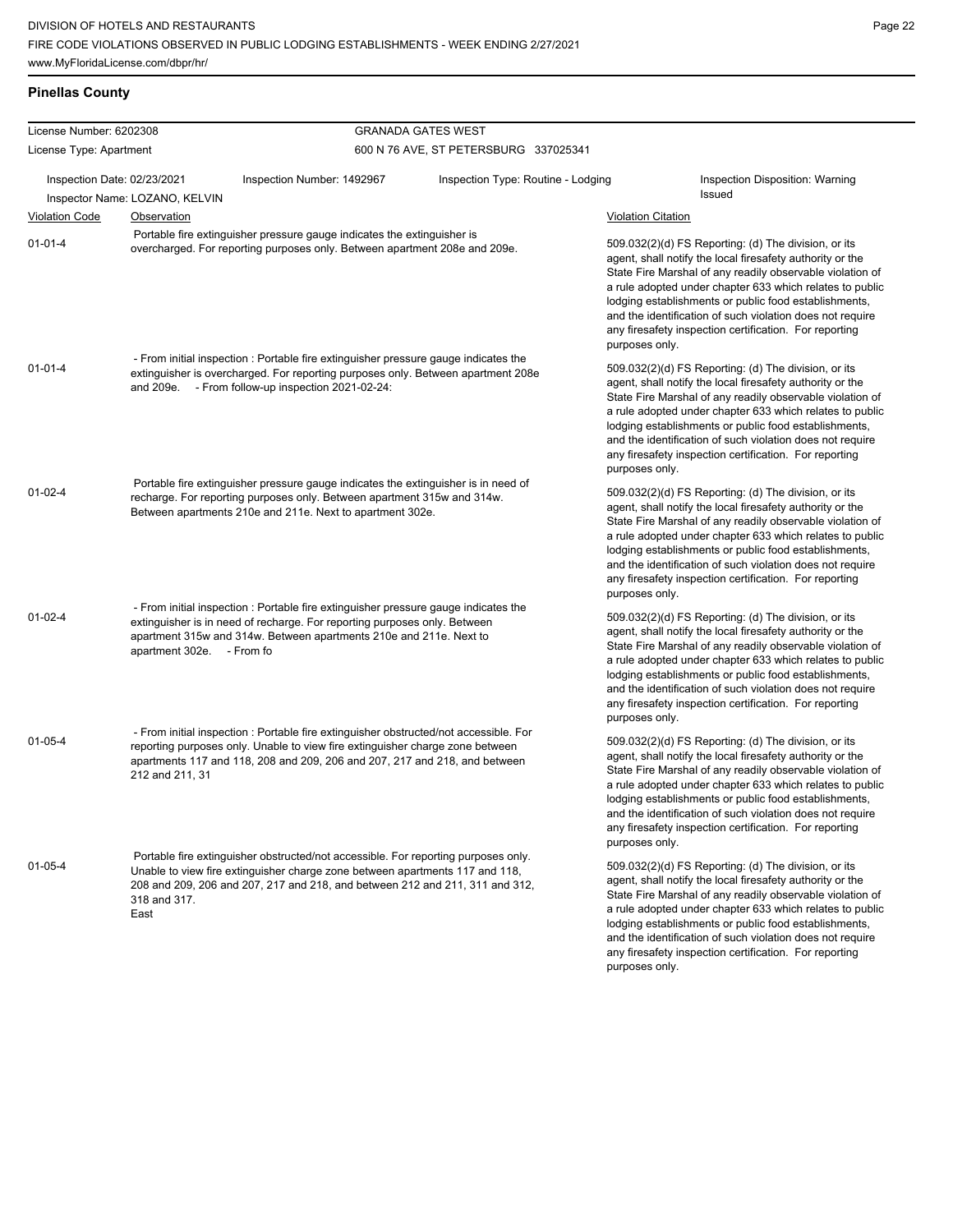**Pinellas County**

any firesafety inspection certification. For reporting

| License Number: 6214433                                      |                                                                                                                                            |                                                                                                                                                                    | ROSE GARDEN APARTMENT (THE)                                                                                                                                                                                                                                                                                                                                                                                                                  |                                                                                                                                                                                                                                                                                                                                                              |                                                                                                                       |
|--------------------------------------------------------------|--------------------------------------------------------------------------------------------------------------------------------------------|--------------------------------------------------------------------------------------------------------------------------------------------------------------------|----------------------------------------------------------------------------------------------------------------------------------------------------------------------------------------------------------------------------------------------------------------------------------------------------------------------------------------------------------------------------------------------------------------------------------------------|--------------------------------------------------------------------------------------------------------------------------------------------------------------------------------------------------------------------------------------------------------------------------------------------------------------------------------------------------------------|-----------------------------------------------------------------------------------------------------------------------|
| License Type: Apartment                                      |                                                                                                                                            |                                                                                                                                                                    | 5025 S 28 AVE, GULFPORT 33707                                                                                                                                                                                                                                                                                                                                                                                                                |                                                                                                                                                                                                                                                                                                                                                              |                                                                                                                       |
| Inspection Date: 02/23/2021<br>Inspector Name: HOBBS, ANDREW |                                                                                                                                            | Inspection Number: 1490552                                                                                                                                         | Inspection Type: Routine - Lodging                                                                                                                                                                                                                                                                                                                                                                                                           |                                                                                                                                                                                                                                                                                                                                                              | Inspection Disposition: Inspection<br>Completed - No Further Action                                                   |
| <b>Violation Code</b>                                        | Observation                                                                                                                                |                                                                                                                                                                    |                                                                                                                                                                                                                                                                                                                                                                                                                                              | <b>Violation Citation</b>                                                                                                                                                                                                                                                                                                                                    |                                                                                                                       |
| $01 - 02 - 4$                                                |                                                                                                                                            | Portable fire extinguisher pressure gauge indicates the extinguisher is in need of<br>recharge. For reporting purposes only. Unit 3                                | 509.032(2)(d) FS Reporting: (d) The division, or its<br>agent, shall notify the local firesafety authority or the<br>lodging establishments or public food establishments,<br>and the identification of such violation does not require<br>any firesafety inspection certification. For reporting<br>purposes only.                                                                                                                          |                                                                                                                                                                                                                                                                                                                                                              | State Fire Marshal of any readily observable violation of<br>a rule adopted under chapter 633 which relates to public |
| License Number: 6215833                                      |                                                                                                                                            |                                                                                                                                                                    | TRU BY HILTON ST PETERSBURG DOWNTOWN CENTRAL AVE                                                                                                                                                                                                                                                                                                                                                                                             |                                                                                                                                                                                                                                                                                                                                                              |                                                                                                                       |
| License Type: Hotel                                          |                                                                                                                                            |                                                                                                                                                                    | 20 17 ST S, ST. PETERSBURG 33712                                                                                                                                                                                                                                                                                                                                                                                                             |                                                                                                                                                                                                                                                                                                                                                              |                                                                                                                       |
| Inspection Date: 02/24/2021<br>Inspector Name: HOBBS, ANDREW |                                                                                                                                            | Inspection Number: 1158059                                                                                                                                         | Inspection Type: Routine - Lodging                                                                                                                                                                                                                                                                                                                                                                                                           |                                                                                                                                                                                                                                                                                                                                                              | Inspection Disposition: Warning<br>Issued                                                                             |
| Violation Code                                               | Observation                                                                                                                                |                                                                                                                                                                    |                                                                                                                                                                                                                                                                                                                                                                                                                                              | <b>Violation Citation</b>                                                                                                                                                                                                                                                                                                                                    |                                                                                                                       |
| $01 - 02 - 4$                                                | Portable fire extinguisher pressure gauge indicates the extinguisher is in need of<br>recharge. For reporting purposes only. Near room 428 |                                                                                                                                                                    | 509.032(2)(d) FS Reporting: (d) The division, or its<br>agent, shall notify the local firesafety authority or the<br>State Fire Marshal of any readily observable violation of<br>a rule adopted under chapter 633 which relates to public<br>lodging establishments or public food establishments,<br>and the identification of such violation does not require<br>any firesafety inspection certification. For reporting<br>purposes only. |                                                                                                                                                                                                                                                                                                                                                              |                                                                                                                       |
| License Number: 6209581                                      |                                                                                                                                            |                                                                                                                                                                    | <b>INLET BAY AT GATEWAY LLC</b>                                                                                                                                                                                                                                                                                                                                                                                                              |                                                                                                                                                                                                                                                                                                                                                              |                                                                                                                       |
| License Type: Apartment                                      |                                                                                                                                            | 12000 4 ST N, ST PETERSBURG 33716                                                                                                                                  |                                                                                                                                                                                                                                                                                                                                                                                                                                              |                                                                                                                                                                                                                                                                                                                                                              |                                                                                                                       |
| Inspection Date: 02/24/2021                                  | Inspector Name: LOZANO, KELVIN                                                                                                             | Inspection Number: 1502145                                                                                                                                         | Inspection Type: Routine - Lodging                                                                                                                                                                                                                                                                                                                                                                                                           |                                                                                                                                                                                                                                                                                                                                                              | Inspection Disposition: Warning<br>Issued                                                                             |
| <b>Violation Code</b>                                        | Observation                                                                                                                                |                                                                                                                                                                    |                                                                                                                                                                                                                                                                                                                                                                                                                                              | <b>Violation Citation</b>                                                                                                                                                                                                                                                                                                                                    |                                                                                                                       |
| 04-06-4<br>side of apartment 2401.                           |                                                                                                                                            | Fire alarm control panel emitting an audible alarm. For reporting purposes only.<br>Side of building 23. Box is screwed closed. Unable to view system. Building 24 |                                                                                                                                                                                                                                                                                                                                                                                                                                              | 509.032(2)(d) FS Reporting: The division, or its agent,<br>shall notify the local firesafety authority or the State Fire<br>Marshal of any readily observable violation of a rule<br>adopted under chapter 633 which relates to public<br>lodging establishments or public food establishments,<br>and the identification of such violation does not require |                                                                                                                       |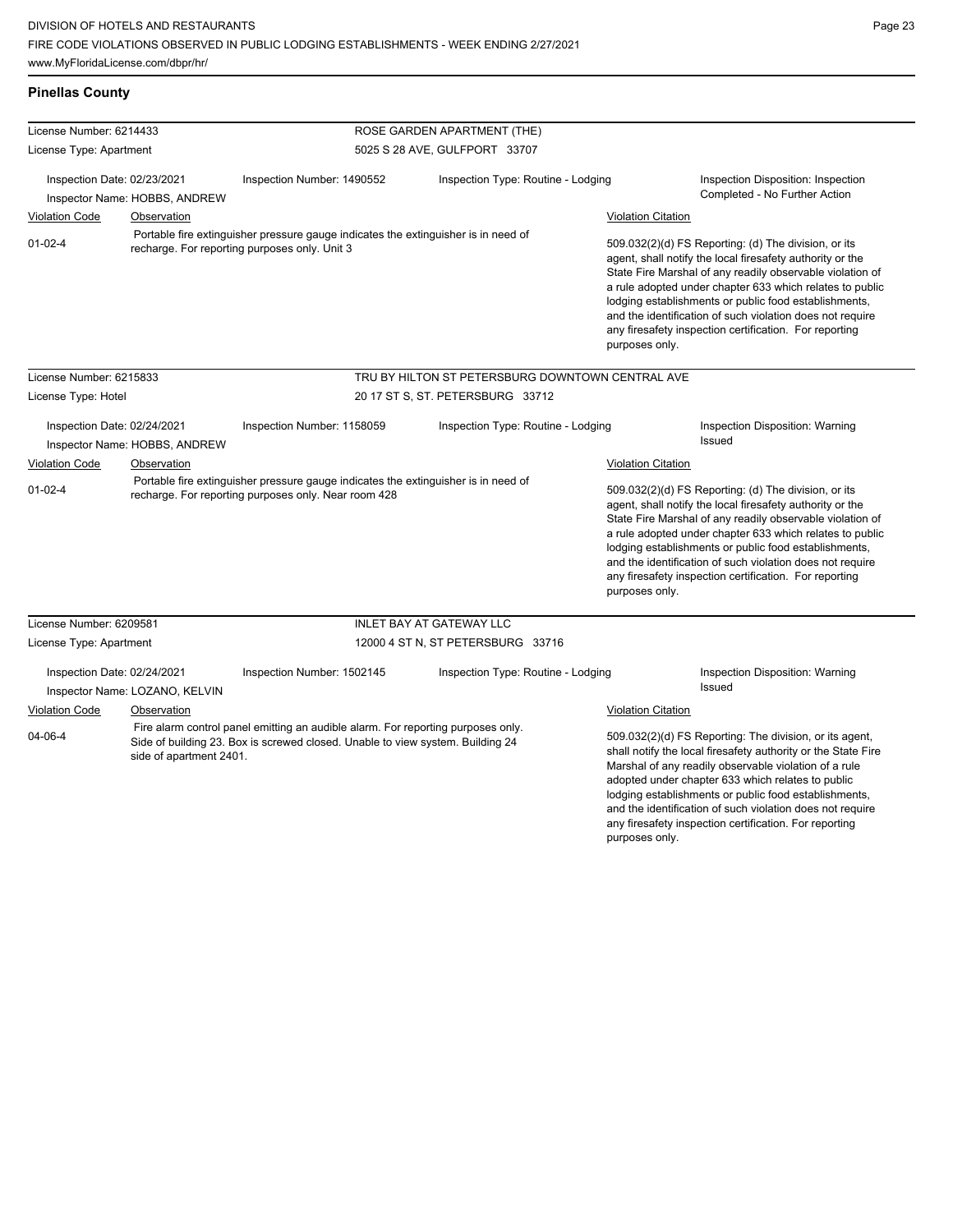**Putnam County**

| License Number: 6400778                                     |             |                                                                                                                                                                             | <b>HOLLY RIDGE SENIOR APARTMENTS</b> |                           |                                                                                                                                                                                                                                                                                                                                                                                                                            |
|-------------------------------------------------------------|-------------|-----------------------------------------------------------------------------------------------------------------------------------------------------------------------------|--------------------------------------|---------------------------|----------------------------------------------------------------------------------------------------------------------------------------------------------------------------------------------------------------------------------------------------------------------------------------------------------------------------------------------------------------------------------------------------------------------------|
| License Type: Apartment                                     |             |                                                                                                                                                                             | 6401 ST JOHNS AVE, PALATKA 32177     |                           |                                                                                                                                                                                                                                                                                                                                                                                                                            |
| Inspection Date: 02/24/2021<br>Inspector Name: DOTY, JOSEPH |             | Inspection Number: 1507585                                                                                                                                                  | Inspection Type: Routine - Lodging   |                           | Inspection Disposition: Warning<br><b>Issued</b>                                                                                                                                                                                                                                                                                                                                                                           |
| <b>Violation Code</b>                                       | Observation |                                                                                                                                                                             |                                      | <b>Violation Citation</b> |                                                                                                                                                                                                                                                                                                                                                                                                                            |
| $01 - 02 - 4$                                               |             | Portable fire extinguisher pressure gauge indicates the extinguisher is in need of<br>recharge. For reporting purposes only.<br>Fire extinguisher across from apartment 267 |                                      | purposes only.            | 509.032(2)(d) FS Reporting: (d) The division, or its<br>agent, shall notify the local firesafety authority or the<br>State Fire Marshal of any readily observable violation of<br>a rule adopted under chapter 633 which relates to public<br>lodging establishments or public food establishments,<br>and the identification of such violation does not require<br>any firesafety inspection certification. For reporting |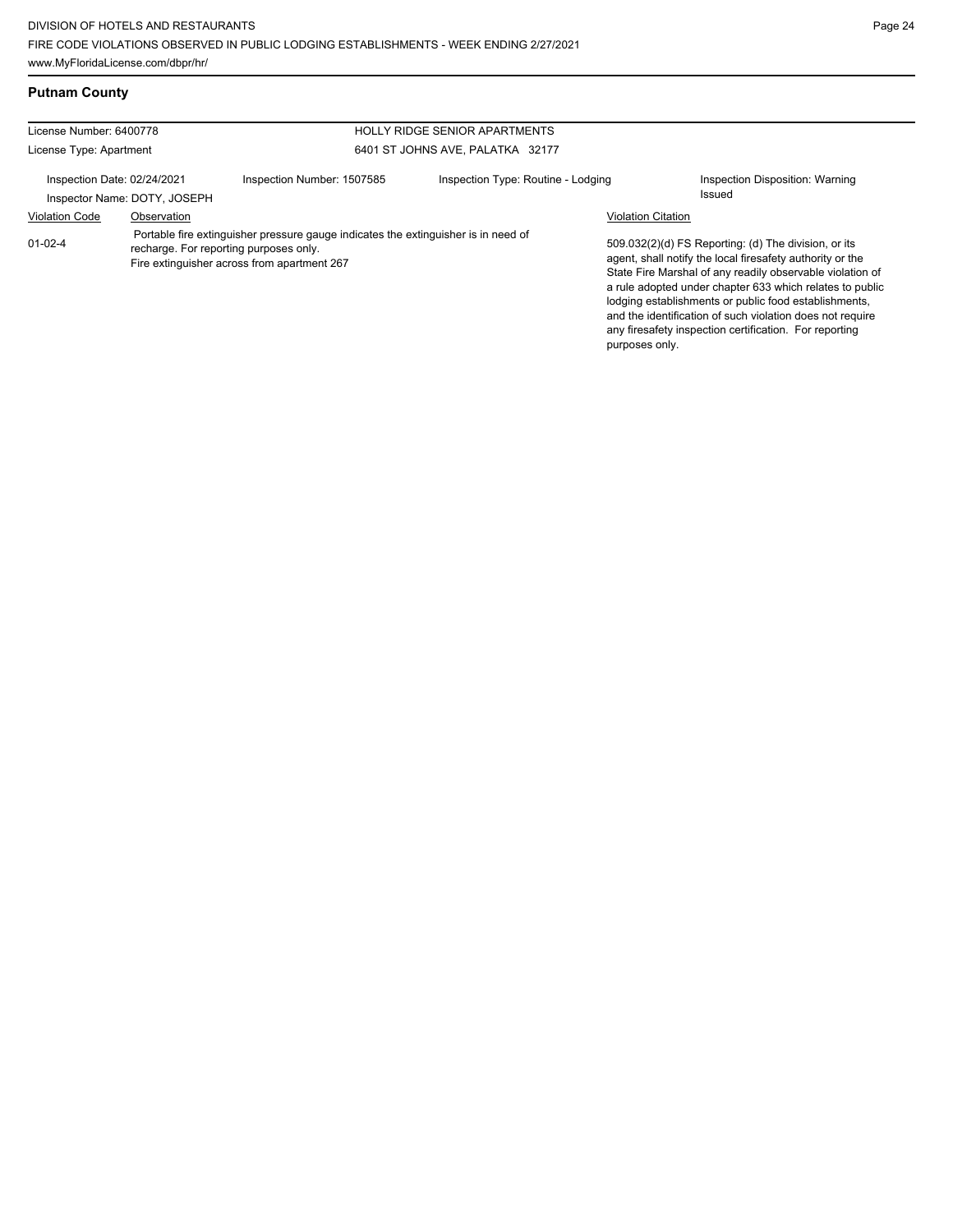# **Seminole County**

| License Number: 6900160                                       |                                                                                                                                                             |                                    | GOLDELM AT REGENCY OAKS LLC                                                                                                                              |                           |                                                                                                                                                                                                                                                                                                                                                                                                                                              |  |  |
|---------------------------------------------------------------|-------------------------------------------------------------------------------------------------------------------------------------------------------------|------------------------------------|----------------------------------------------------------------------------------------------------------------------------------------------------------|---------------------------|----------------------------------------------------------------------------------------------------------------------------------------------------------------------------------------------------------------------------------------------------------------------------------------------------------------------------------------------------------------------------------------------------------------------------------------------|--|--|
| License Type: Apartment                                       |                                                                                                                                                             |                                    | 200 MALTESE CIR, FERN PARK 32730                                                                                                                         |                           |                                                                                                                                                                                                                                                                                                                                                                                                                                              |  |  |
| Inspection Date: 02/23/2021<br>Inspector Name: MARTIN, LESLIE |                                                                                                                                                             | Inspection Number: 1496938         | Inspection Type: Routine - Lodging                                                                                                                       |                           | Inspection Disposition: Warning<br>Issued                                                                                                                                                                                                                                                                                                                                                                                                    |  |  |
| <b>Violation Code</b><br>Observation                          |                                                                                                                                                             |                                    |                                                                                                                                                          | <b>Violation Citation</b> |                                                                                                                                                                                                                                                                                                                                                                                                                                              |  |  |
| $07 - 01 - 4$                                                 | Damaged electrical wire(s). For reporting purposes only.<br>-exit light hanging from wire in 2nd floor hallway at top of stairs between units 15<br>and 17. |                                    |                                                                                                                                                          |                           | 509.032(2)(d) FS Reporting: (d) The division, or its<br>agent, shall notify the local firesafety authority or the<br>State Fire Marshal of any readily observable violation of<br>a rule adopted under chapter 633 which relates to public<br>lodging establishments or public food establishments,<br>and the identification of such violation does not require<br>any firesafety inspection certification. For reporting<br>purposes only. |  |  |
| License Number: 6903889                                       |                                                                                                                                                             |                                    | ARBOR LAKES CONDOMINIUMS                                                                                                                                 |                           |                                                                                                                                                                                                                                                                                                                                                                                                                                              |  |  |
| License Type: Apartment                                       |                                                                                                                                                             | 100 ARBOR LAKES CIR, SANFORD 32771 |                                                                                                                                                          |                           |                                                                                                                                                                                                                                                                                                                                                                                                                                              |  |  |
| Inspection Date: 02/25/2021<br>Inspector Name: ANGEL, TERRY   |                                                                                                                                                             | Inspection Number: 1508859         | Inspection Type: Routine - Lodging                                                                                                                       |                           | Inspection Disposition: Warning<br>Issued                                                                                                                                                                                                                                                                                                                                                                                                    |  |  |
| <b>Violation Code</b>                                         | Observation                                                                                                                                                 |                                    |                                                                                                                                                          | <b>Violation Citation</b> |                                                                                                                                                                                                                                                                                                                                                                                                                                              |  |  |
| $01 - 03 - 4$                                                 |                                                                                                                                                             |                                    | Portable fire extinguisher missing from it's designated location (sign present<br>indicating designated location). For reporting purposes only. Garages. |                           | 509.032(2)(d) FS Reporting: (d) The division, or its<br>agent, shall notify the local firesafety authority or the<br>State Fire Marshal of any readily observable violation of<br>a rule adopted under chapter 633 which relates to public<br>lodging establishments or public food establishments,<br>and the identification of such violation does not require<br>any firesafety inspection certification. For reporting<br>purposes only. |  |  |